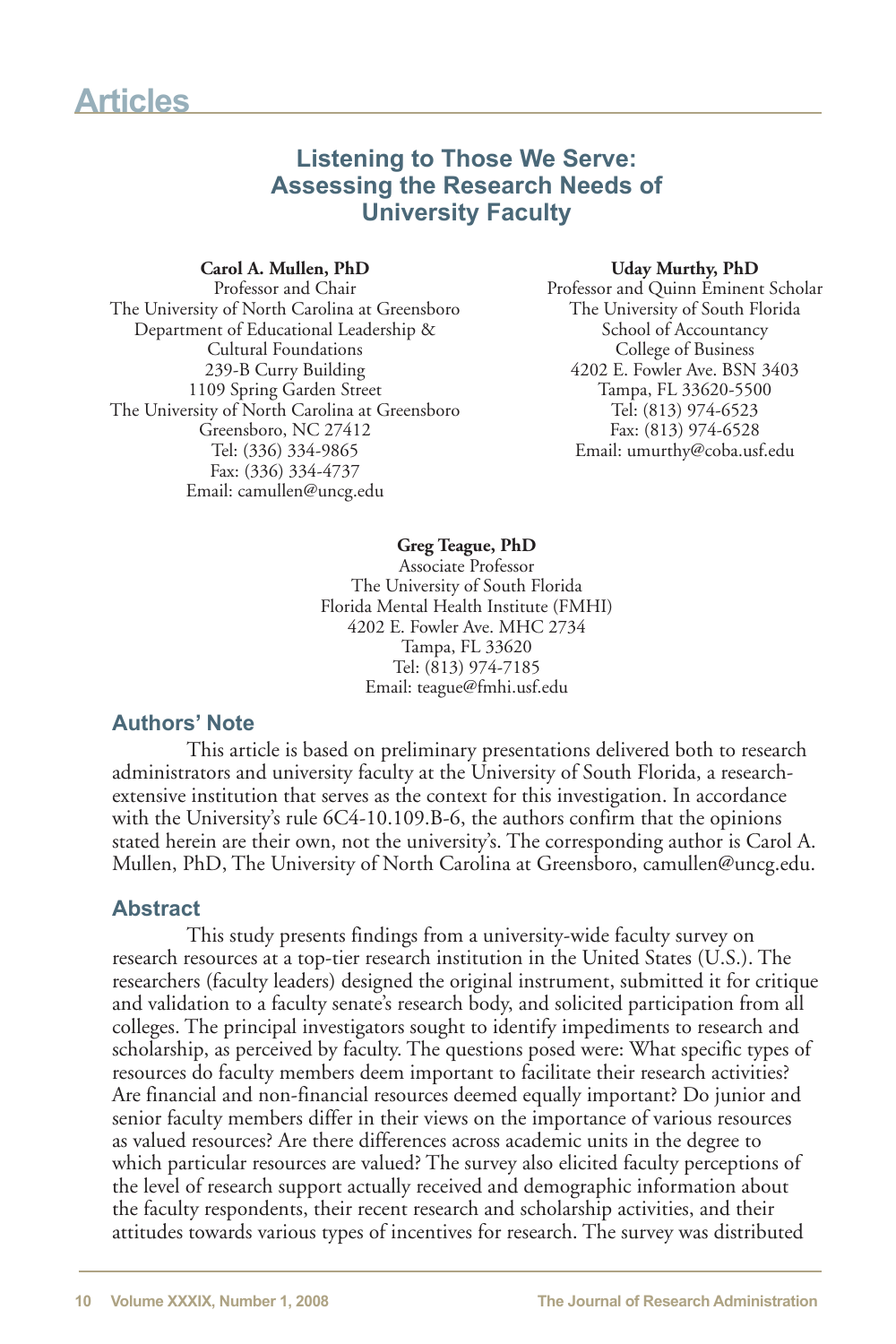to all faculty members (1,474) at the University. It was completed by 305 faculty, yielding a response rate of 20.6%. Results obtained reveal that across all faculty ranks financial and material resources are deemed critical for supporting faculty members' research efforts. Intellectual and scholarly resources, such as the availability of research mentors, were deemed significantly more important by junior faculty. The results should be of interest to anyone seeking to enhance the research output of the academic enterprise.

*Keywords:* Faculty survey, research support infrastructure, faculty perceptions, level of support, research resources, organizational culture

## **Introduction**

Universities around the world are constantly pressured to improve in response to environmental influences and competitive forces. The desire to ascend the rankings ladder drives the resource allocation decisions of university administrators worldwide (Clarke, 2004), and in such countries as China (Ng & Li, 2000), the United Kingdom (Tapper, & Salter, 2004), and the U.S. (Tierney, 1999). Since ranking methodologies invariably place a significant emphasis on faculty research and scholarship productivity, university leaders and consequently faculty members are constantly seeking to enhance their research profile (Tien & Blackburn, 1996).

While few would argue that it takes resources (primarily financial) to enhance the research productivity of faculty, our purpose in this study was to examine more nuanced questions about how research and scholarship activities at a large public university can be enhanced. In particular, we attempted to identify faculty members' perceptions of impediments to research and scholarship by asking the following questions: What specific types of resources do faculty members deem important to facilitate their research activities? Are financial and non-financial resources deemed equally important? Do junior and senior faculty members differ in their views on the importance of various resources as valued resources? Are there differences across academic units in the degree to which particular resources are valued?

Answers to such questions will be informative to large universities worldwide as research administrators and faculty leaders seek ways to facilitate research at their institutions. So that bridges can be built between these often fractious cultures (faculty and administration), research administrators need to have opportunities for listening to those they serve, as well as data upon which to plan new ways forward.

This paper reports the results of original research in the form of a universitywide faculty survey of research resources. The context for this investigation is a university in the southeastern U.S. classified as a Carnegie research-extensive, doctoral-granting, public institution. The survey instrument elicited the perceptions and perplexities of faculty regarding the importance of various research support factors and the level of support they reported having actually received. The survey also sought demographic information about the faculty respondents, including selfratings of scholarly output, activities actually engaged in, and feelings toward research incentives.

Although the results on the level of support dimension are specific to one university, the findings on the degree of importance dimension are relevant for other large, research-oriented universities. Research-related areas and concerns addressed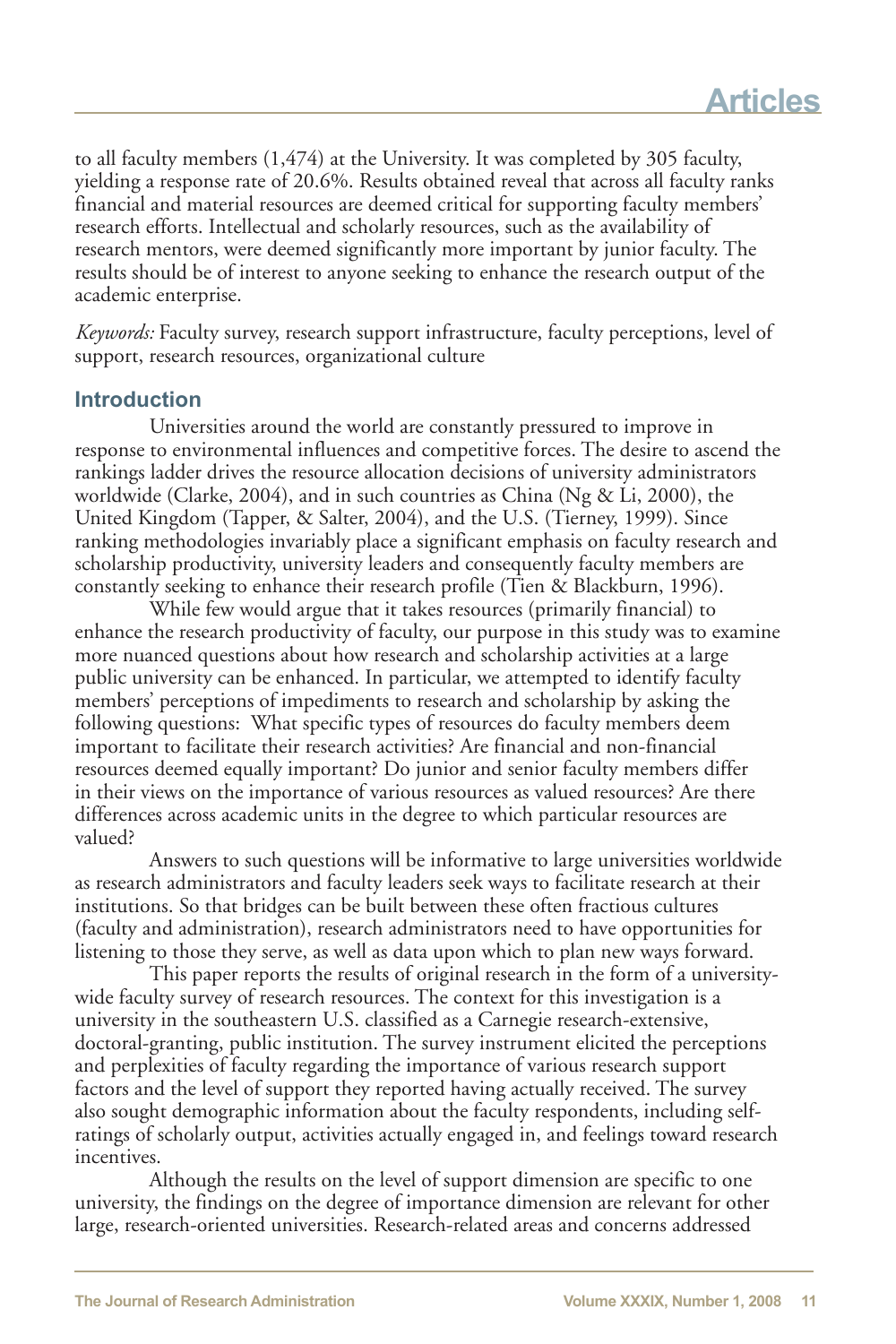by full-time faculty of all ranks and from various colleges were identified. As such, this study should be of interest to directors of sponsored research, college deans, and anyone else engaged in developing the internal research capacity of universities and facilitating the scholarly performance and contribution of faculty.

# **Background and Related Literature**

A seriously underdeveloped area of scholarship involves study of university research resources through the eyes of faculty. This focus lends a very different perspective than the traditional administrator-driven view from above, which often perpetuates top-down stipulations for funding, recognition, and reward structures. In the U.S., the traditional emphasis has been on organizational support for faculty success with regard to the acquisition, discovery, and application of knowledge. However, depending on the selected lens for viewing the role of university resources in supporting faculty, the results can vary tremendously. Accordingly, the university portrait we provided with respect to an institution's capacity to support research is strictly faculty informed and context specific.

# *Related Studies*

Scholarly sources dealing with university-wide investigations of faculty perceptions of research resources are few and far between. What was typically located through Internet database searches, conducted from 2005 to 2007, are internal research reports generated by administration, research, and management offices. The authors of these various reports argue the need to build capacity for research development and even to rethink and rebuild stagnant research infrastructures. These reports are generally not based on empirical investigations of faculty perceptions but rather analyses garnered through task forces, internal audits, or accreditation visits. In such cases, it is often recommended that increased funding be applied to the internal research infrastructure, including library and operating budgets of units and colleges; it is also recommended that faculty education occur in the importance of developing and maintaining research agendas and attracting external grants and contracts (Rice, 2000). University management teams commonly assert that, to achieve their vision, it is critical that planning processes pay close attention to the current resource situation; it is recommended that strategies be devised for effectively cultivating and using financial, human, and physical resources.

Another pattern we uncovered through the paucity of available material on this subject underscores that even when faculty members' views are taken into account, these may be collapsed with that of administrators' views, making it difficult to know what faculty are actually thinking and recommending. In one such instance, 42 surveys were collected by Carnegie Mellon University researchers who reached out to administrators and faculty alike at various universities to determine the research administrator's role in creating a supportive environment for interdisciplinary research (Laughlin & Sigerstad, 1990). It was discovered that individual faculty members are critical in initiating interdisciplinary research activity and that administrators are indispensable to the effort of making funding available and of facilitating a proactive and supportive environment for doing research.

Using data from a National Research Council study on research-doctorate programs in the U.S., Dundar and Lewis (1998) investigated factors that explained the research productivity of 1,841 doctoral programs at 90 research universities. The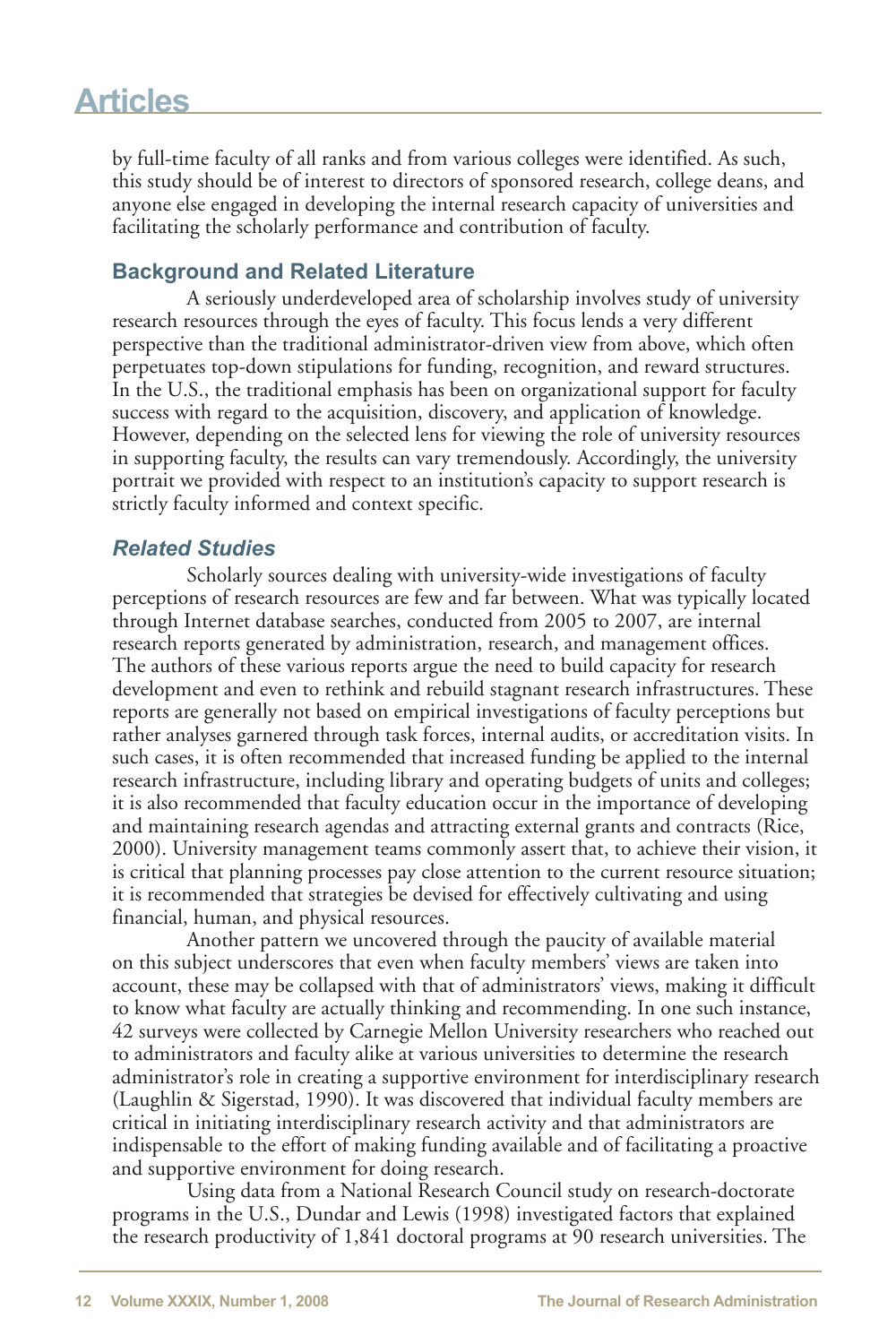proxy for research productivity employed was the publication of journal articles, which comprised the primary dependent variable in the study. Independent variables included in the regression model comprised doctoral program size, concentration, and percentage of faculty publishing, percentage of faculty who were full professors, institutional library expenditures, ratio of graduate students to faculty, percentage of faculty with research support (i.e., funding), percentage of graduate students who hold research assistantships, and institution type (public or private university). These explanatory variables were found to be significantly associated with research productivity, with some differences across the four clusters of fields investigated - biological sciences, engineering, physical sciences and mathematics, and social and behavioral sciences. While Dundar and Lewis (1998) shed light on macro-level factors associated with a narrowly defined measure of research productivity, what remains unclear are the specific impediments to research and scholarship activities as perceived by faculty.

A more recent survey of over 6,000 faculty members at institutions with significant federal funding for research shed light on the administrative burden faced by grant-funded research faculty (Decker, Wimsatt, Trice, & Konstan, 2007). Most respondents were from the hard sciences (primarily the medical sciences) and received funding from the National Institute of Health and the National Science Foundation. Results of the survey revealed that an alarming 42% of the time committed to federal research was consumed by pre- and post-award administrative activities rather than to active research. Faculty reported being burdened by requirements to submit progress reports on grants, hire personnel for projects, purchase equipment and supplies, and comply with institutional review board (IRB) procedures. Also revealing is the finding that 95% of respondents reported that they could spend additional time on active research if they were provided with more assistance for handling research-related administrative tasks. As an indication of the severity of the problem, 76% of the faculty indicated being willing to reallocate direct costs to fund administrative support for research-related activities. It should be noted that the Decker et al. (2007) survey was aimed exclusively at impediments to federally funded research, whereas the survey reported in the current paper is broader, examining issues such as intellectual and scholarly resources.

Of interest, it was also discovered that several U.S. universities had conducted similar studies of their research cultures and needs. Columbia University, East Tennessee University, and the University of North Carolina (both at Chapel Hill and at Greensboro) are all noteworthy. Three observations emerged from comparing the efforts at these institutions to our approach. First, some of the identified needs are similar across institutions (e.g., graduate students, project start-up and support, low level of support from central administration). Second, a qualitative analysis of open-ended responses allowed a more phenomenological grasp of faculty members' situations. Third, our quantitative approach was also unique in allowing the identification of problems with the research support infrastructure and relative gaps in research support resources. The universities we examined applied a slightly different methodological approach to the study of their contexts. Despite different methods or settings, however, a very small sample of universities produced some similar themes for universities trying to attain greater heights in research stature.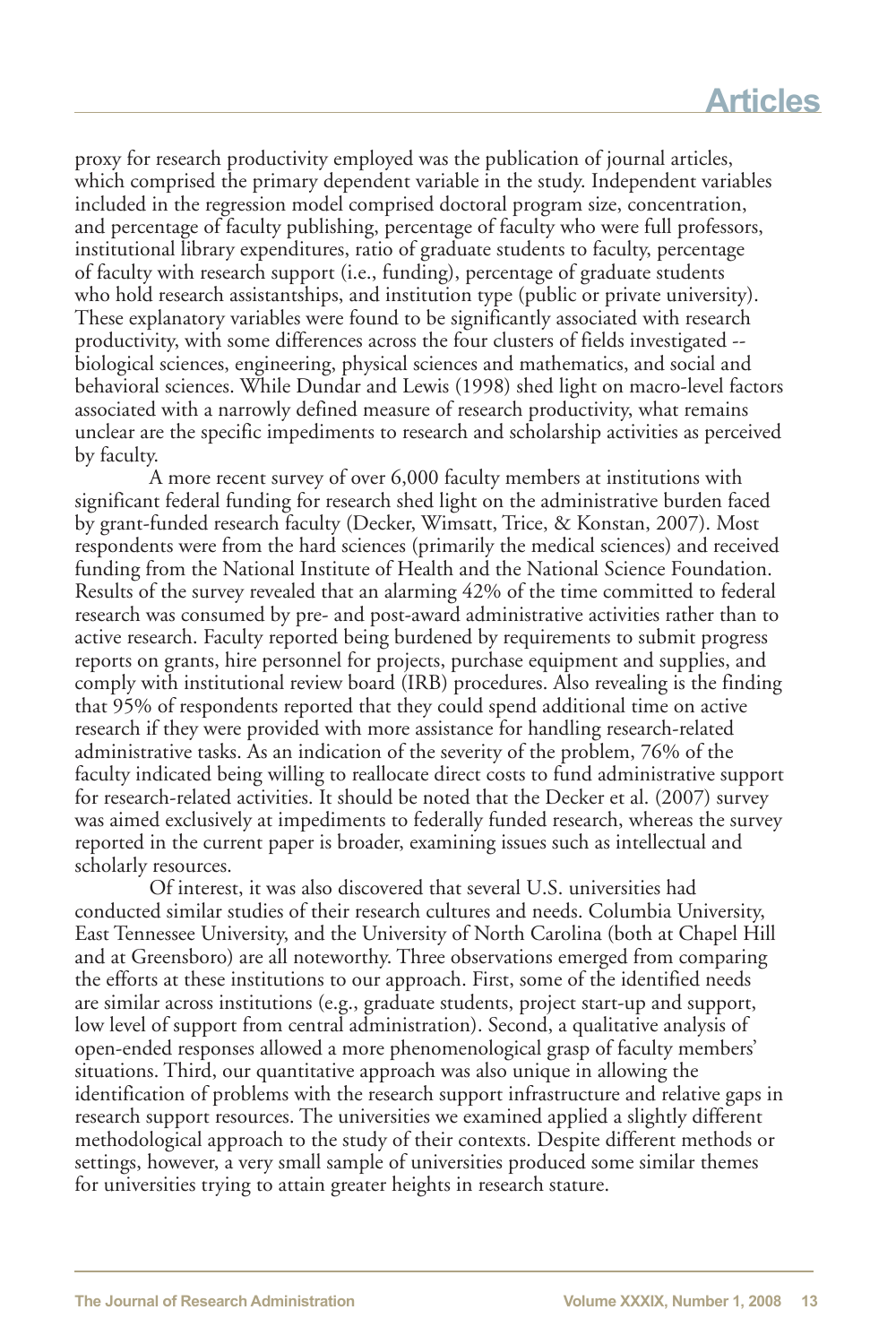# **Method**

Over the years, strategic planning became a major initiative of central administration at the University being investigated. As an organization seeking status as a premier, national-level, research institution, the time had come to investigate, through a faculty-led grassroots initiative, what it would take to help accomplish this identity goal. To attain consideration from key decision makers and to recommend any potential changes to grant support and related research infrastructures, it was necessary to ascertain faculty perceptions of the importance of various research resources and the level of support actually being provided in each instance. A survey of faculty would highlight key research-relevant areas in need of improvement while providing a vehicle for faculty input in the University's strategic planning process.

# *Survey Design and Deployment*

The researchers created the survey and the university-wide faculty research committee, consisting of representatives from all colleges, provided critical review and ongoing input. This committee, known as the Research Council (RC), is a body of the University's Faculty Senate; it is charged with advising the University administration on matters pertaining to research activity. The overarching goal of the survey was to support the RC's advisory mission and strengthen the credibility of its recommendations to upper administration through expanded input from faculty. In spring 2005, under the researchers' leadership, the RC formed a Faculty Research Survey committee charged with drafting the faculty survey instrument. The survey was designed to solicit information from faculty at all ranks and from all colleges across the University concerning deficits in research support and infrastructure. The intent of this instrument was to assess the degree of importance faculty placed on several resources required to support research and scholarship and to assess the level of support received on each resource factor regardless of its source (i.e., department, college, or university).

Questions regarding resources for research and scholarship were divided into 8 categories: (a) seven questions relating to financial resources, (b) nine questions relating to material resources, (c) seven questions relating to human resources, (d) eleven questions dealing with intellectual/scholarly resources, (e) four questions targeting administrative/academic support, (f) six questions on pre-award grant support, (g) five questions on post-award support, and (h) four questions regarding support for dealing with research integrity and compliance issues. Open-ended questions were included in all sections of the survey. The concluding section started with an open-ended question soliciting specific concerns and suggestions for the RC. The second question prompted the listing of three key problems or issues that inhibited the participant's research, scholarship, and creative endeavors. Additional questions in the final section elicited demographic information regarding the respondent's college/department, rank, tenure status, years spent at the university, self-ratings of scholarly output, and types of scholarship in which the faculty member had recently engaged. Finally, faculty members were asked to indicate their level of agreement with each of eight incentive mechanisms for increasing externally funded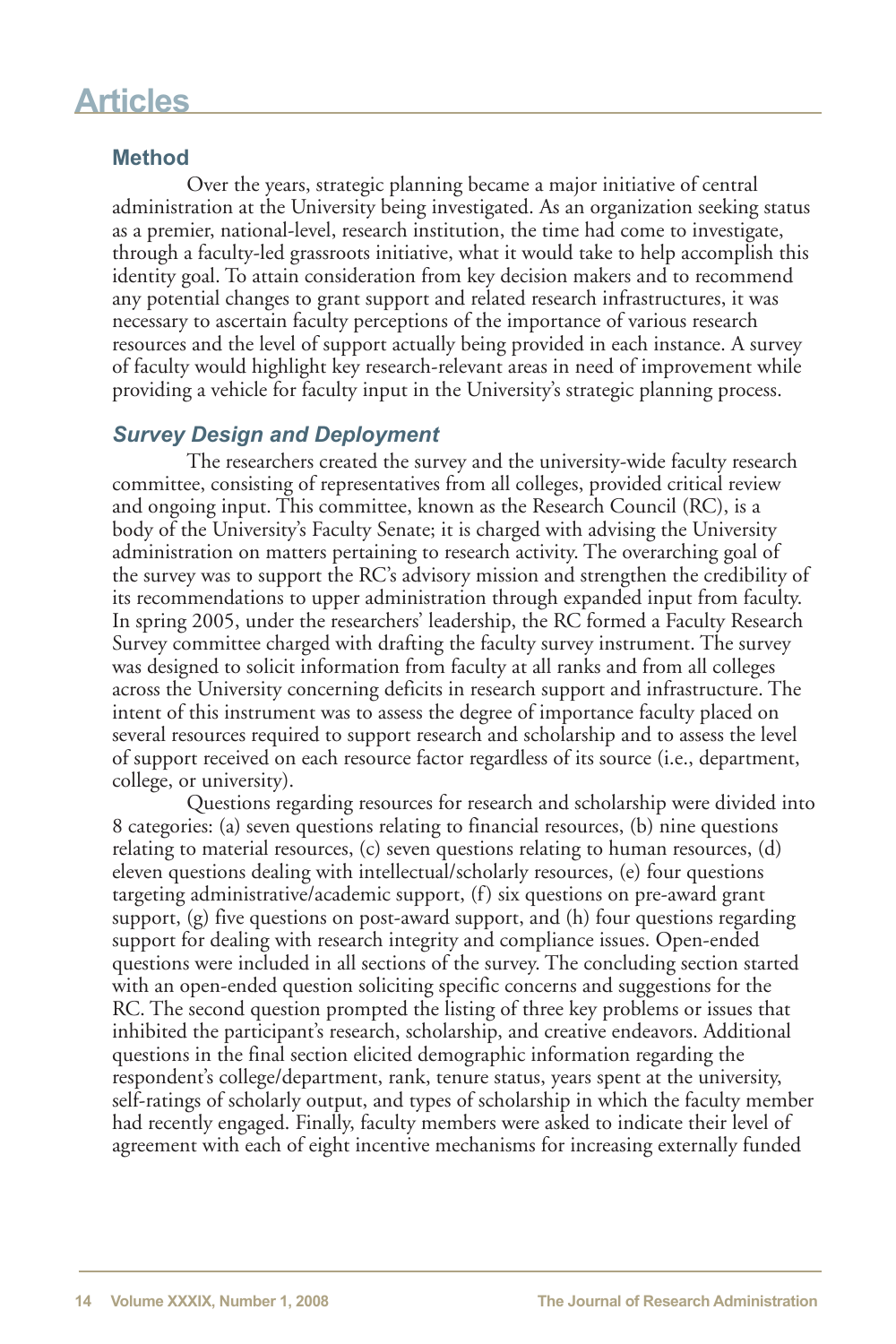research and scholarly productivity at the University. Before undertaking the survey, respondents were prompted to choose between the full and short version of the instrument, a strategy used to increase the response rate. The short version bypassed the detailed, category-specific, questions, taking the respondent directly to the concluding section.

The final version of the researchers' survey instrument reflected input from the RC membership, as well as the associate deans for research of the University's 12 colleges. The survey was posted on the web. Email solicitations were sent to all faculty members, with separate requests for participation from key stakeholders (associate deans within each college and college-level RC representatives). The survey was granted an exemption by the IRB.

# **Results**

## *Faculty Respondents*

The survey was distributed to all faculty at the University, numbering, in 2006, 1,474 full-time tenured, tenure-track, and non-tenure-track faculty. It was completed by 305 faculty members, yielding a response rate of 20.6%. This response rate is biased downward to the extent that it is unknown how many of the 1,474 faculty members had a research assignment significant enough to foster interest in the survey. If only about 1,000 faculty members had significant research assignments, the response rate would be around 30%. Regardless, a low response rate was not unexpected, given the survey's length. Yet, the majority of respondents (245 or 80%) chose the long version; 75% answered more than 75% of the rating items, and 274 answered at least one open-ended question. Compared with the total responses received from the college/institute level, business administration, education, and mental health attracted the highest response rate and medicine, the lowest. Of those who indicated their rank, 88 (35%) were assistant professors, 77 (30.5%), associate professors, and 87 (34.5%), full professors, producing even representation across ranks.

Faculty from 12 colleges responded to the survey. For ease of exposition and analysis, three clusters of related colleges were formed. Cluster 1 comprised colleges in the hard sciences and engineering, and included the colleges of arts and sciences, engineering, and marine sciences. Cluster 2 included the colleges of architecture, business, education, and visual and performing arts -- areas where grant-funded research played a relatively minor role given the limited number of funding sources in these fields. Cluster 3 comprised the health sciences and included the colleges of medicine, nursing, public health, mental health, and health sciences. For both Cluster 1 and Cluster 3, external, grant-funded research played a significant role. A considerable portion (over 80%) of the research funding from external grants for the University accrued to colleges comprising Cluster 3. Table 1 shows the distribution of respondents by rank across the three clusters. Some variation in proportion of faculty ranks occurred across colleges; however, using Chi-square analysis as a test of independence revealed that the proportions did not differ significantly across the three clusters ( $\chi$ 2 = 27.17, df=22, p=.205).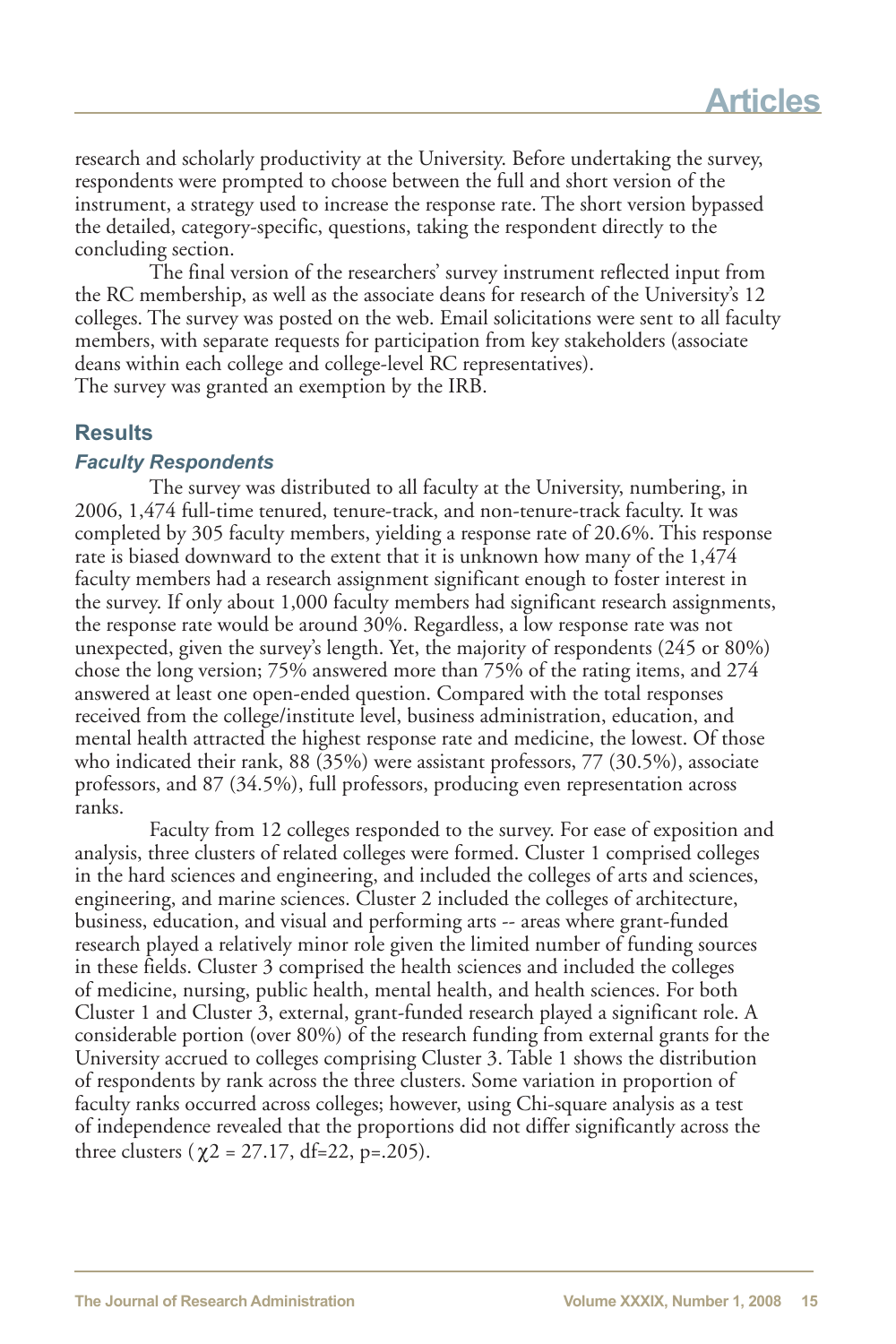Table 1 *Faculty Rank by College Group*

|                     | College group |                |               |                |       |  |
|---------------------|---------------|----------------|---------------|----------------|-------|--|
|                     |               |                | Architecture, | Medicine,      |       |  |
|                     |               |                | Business,     | Nursing,       |       |  |
|                     |               | Arts/sciences, | Education,    | Public Health, |       |  |
|                     |               | Engineering.   | Visual $&$    | Mental Health, |       |  |
|                     |               | Marine         | Performing    | Health         |       |  |
| Faculty rank        |               | Sciences       | Arts          | Sciences       | Total |  |
| Assistant professor |               | 25             | 34            | 25             | 84    |  |
| Associate professor |               | 30             | 21            | 23             | 74    |  |
| Full professor      |               | 33             | 19            | 32             | 84    |  |
|                     | Total         | 88             | 74            | 80             | 242   |  |

# *Importance Scales*

Each of the eight categories of support questions included an "other" question that allowed respondents to add information not specifically addressed in the preceding (specific) questions. A majority of respondents left the "other" question blank. Excluding the "other" question in each category, reliability analyses were conducted on the importance ratings for the remaining questions to ascertain the degree of internal consistency as the basis for considering each category as a single construct. For seven of the eight categories, the Cronbach's alpha was above the benchmark of .70 for acceptable reliability (Nunnally, 1978). One category containing four questions dealing with administrative/academic support had a relatively low Cronbach's alpha coefficient of .60. Consequently, this category was excluded from further analyses. The remaining seven categories along with the Cronbach's alpha coefficients and the questions within each category are shown in Table 2; also provided are the frequencies of low, medium, and high responses for each scale item. Table 3 is a display of the correlations among the seven importance scales. As might be expected, the scales are highly and significantly correlated, with the correlations ranging from .222 to .593 (p<.01).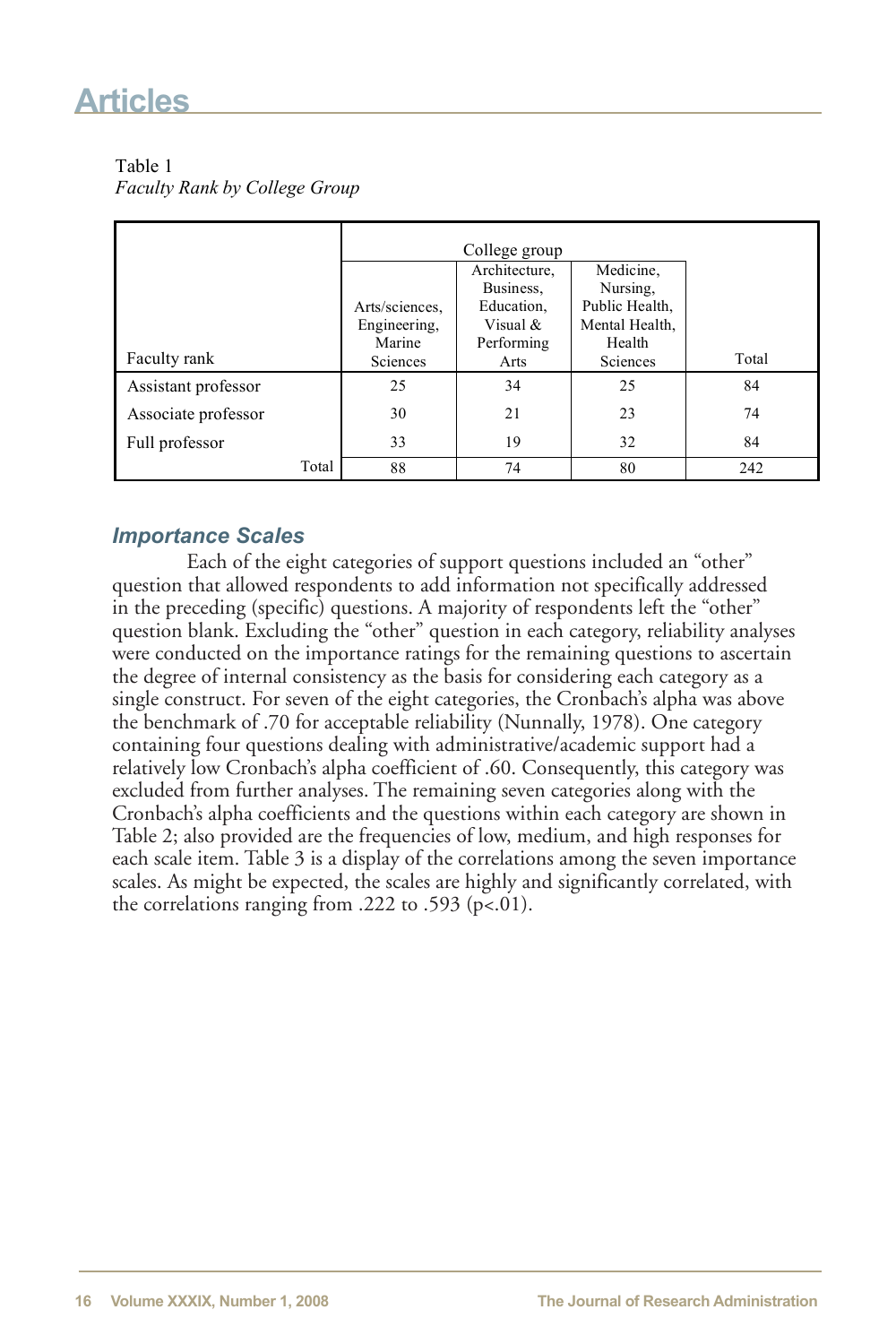### Table 2

Sources of Support for Research and Scholarship Activities: Importance Scales

|                                                                          | Low              | Med              | High              | Total |
|--------------------------------------------------------------------------|------------------|------------------|-------------------|-------|
| Financial resources (Cronbach's $\alpha$ = .74; n=176)                   |                  |                  |                   |       |
| Project start up funds                                                   | 15<br>$(6.4\%)$  | 45<br>$(19.3\%)$ | 173<br>$(7.2\%)$  | 233   |
|                                                                          | 29               | 65               | 112               | 206   |
| Bridge funds (between funded projects)                                   | $(14.1\%)$       | $(31.6\%)$       | $(54.4\%)$        |       |
|                                                                          | 28               | 96               | 114               | 238   |
| Funds for research related travel                                        | $(11.8\%)$       | $(40.3\%)$       | $(47.9\%)$        |       |
| Funds for graduate research assistants                                   | 20<br>$(8.5\%)$  | 63<br>$(26.8\%)$ | 152<br>(64.7%)    | 235   |
|                                                                          | 48               | 88               | 80                | 216   |
| Funds for non-student research personnel                                 | $(22.2\%)$       | $(40.7\%)$       | (37%)             |       |
|                                                                          | 21               | 54               | 142               | 217   |
| Tuition waivers for student research personnel                           | $(9.7\%)$        | $(24.9\%)$       | $(65.4\%)$        |       |
|                                                                          |                  |                  |                   |       |
| Material resources (Cronbach's $\alpha$ = .83; n=97)                     |                  |                  |                   |       |
| Laboratory space                                                         | 13<br>$(8.9\%)$  | 34<br>$(23.3\%)$ | 99<br>$(67.8\%)$  | 146   |
|                                                                          | 21               | 80               | 93                | 194   |
| Non-lab space for conducting research, housing graduate assistants       | $(10.8\%)$       | $(41.2\%)$       | $(47.9\%)$        |       |
|                                                                          | 15               | 34               | 85                | 134   |
| Laboratory equipment                                                     | $(11.2\%)$       | $(25.4\%)$       | $(63.4\%)$        |       |
|                                                                          | 8                | 61               | 158               | 227   |
| Computing equipment                                                      | $(3.5\%)$        | $(26.9\%)$       | $(69.6\%)$        |       |
| Communications equipment                                                 | 20<br>$(9.6\%)$  | 104<br>$(50\%)$  | 84<br>$(40.4\%)$  | 208   |
|                                                                          | 14               | 56               | 137               | 207   |
| Research databases                                                       | $(6.8\%)$        | $(27.1\%)$       | $(66.2\%)$        |       |
|                                                                          | Q                | 42               | 180               | 231   |
| Scholarly journals/books (at main or other library)                      | $(3.9\%)$        | $(18.2\%)$       | (77.9%)           |       |
| Human resources (Cronbach's $\alpha$ = .82; n=88)                        |                  |                  |                   |       |
|                                                                          | 14               | 54               | 149               | 217   |
| Research assistants                                                      | $(6.5\%)$        | $(24.9\%)$       | (68.7%)           |       |
|                                                                          | 20               | 35               | 55                | 110   |
| Laboratory assistants                                                    | $(18.2\%)$       | $(31.8\%)$       | $(50\%)$          |       |
| Clerical/staff support (non-grant related)                               | 23<br>$(10.7\%)$ | 75<br>$(34.9\%)$ | 117<br>$(54.4\%)$ | 215   |
| Clerical/staff support for grant related activities (pre-award and post- | 12               | 47               | 143               | 202   |
| award)                                                                   | $(5.9\%)$        | $(23.3\%)$       | $(70.8\%)$        |       |
|                                                                          | 22               | 53               | 121               | 196   |
| Statistical and/or other expert technical support                        | $(11.2\%)$       | (27%)            | (61.7%)           |       |
|                                                                          | 49               | 79               | 81                | 209   |
| Librarian who can help with research                                     | $(23.4\%)$       | $(37.8\%)$       | $(38.8\%)$        |       |
| Intellectual/scholarly resources (Cronbach's $\alpha$ = .88; n=102)      |                  |                  |                   |       |
|                                                                          | 62               | 65               | 77                | 204   |
| Formally assigned research mentor in your unit or college                | $(30.4\%)$       | $(31.9\%)$       | (37.7%)           |       |
|                                                                          | 48               | 60               | 93                | 201   |
| Research mentor in your unit or college not formally assigned            | $(23.9\%)$<br>36 | $(29.9\%)$<br>58 | $(46.3\%)$<br>113 | 207   |
| Research mentor in your field for help with research problems            | $(17.4\%)$       | (28%)            | $(54.6\%)$        |       |
|                                                                          |                  |                  |                   |       |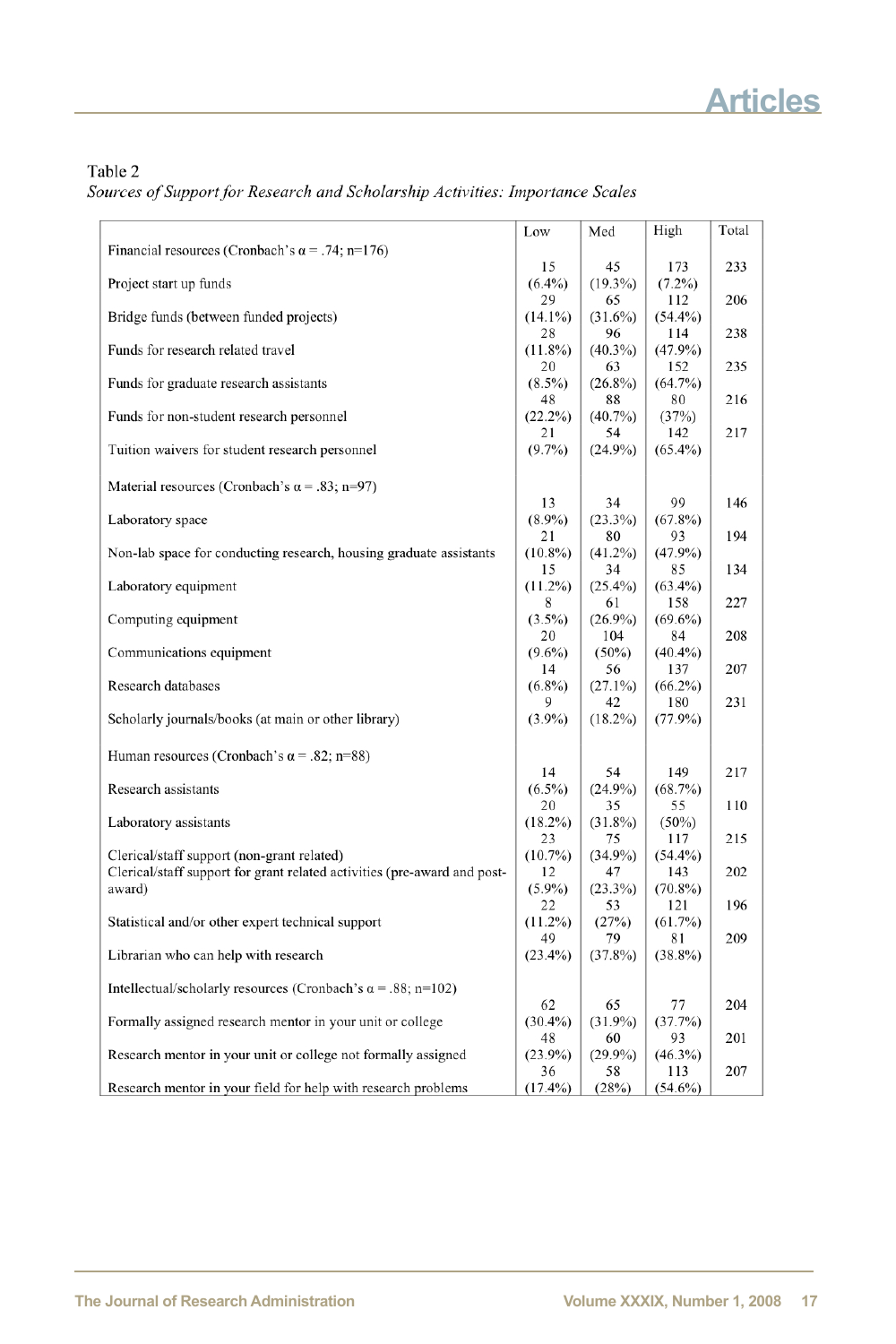### Table 2 (continued)

Sources of Support for Research and Scholarship Activities: Importance Scales

|                                                                      | Low              | Med              | High             | Total |
|----------------------------------------------------------------------|------------------|------------------|------------------|-------|
|                                                                      | 15               | 44               | 167              | 226   |
| Research-active peers in department/unit                             | $(6.6\%)$        | $(19.5\%)$       | $(73.9\%)$       |       |
|                                                                      | 40               | 82               | 101              | 223   |
| Research workshop/seminar series in department/unit                  | $(17.9\%)$       | $(36.8\%)$       | $(45.3\%)$       |       |
|                                                                      | 39               | 80               | 102              | 221   |
| Structured support for advancing your research ideas                 | $(17.6\%)$       | $(36.2\%)$       | $(46.2\%)$       |       |
| Cross-campus and cross-department communications &                   | 27               | 93               | 104              | 224   |
| opportunities                                                        | $(12.1\%)$<br>30 | $(41.5\%)$<br>49 | $(46.4\%)$<br>46 | 125   |
| Protection and commercialization of intellectual property            | (24%)            | $(39.2\%)$       | $(36.8\%)$       |       |
|                                                                      | 15               | 59               | 143              | 217   |
| Web-based resources for supporting intellectual/scholarly activities | $(6.9\%)$        | (27.2%)          | $(65.9\%)$       |       |
|                                                                      | 9                | 33               | 188              | 230   |
| General intellectual/scholarly climate                               | $(3.9\%)$        | $(14.3\%)$       | (81.7%)          |       |
|                                                                      |                  |                  |                  |       |
| Pre-award grant support (Cronbach's $\alpha$ = .83; n=167)           |                  |                  |                  |       |
|                                                                      | 23               | 93               | 101              | 217   |
| Assistance with identification of funding opportunities              | $(10.6\%)$       | $(42.9\%)$       | $(46.5\%)$       |       |
|                                                                      | 16               | 56               | 136              | 208   |
| Assistance with grant-related budget issues                          | $(7.7\%)$        | $(26.9\%)$       | $(65.4\%)$       |       |
|                                                                      | 22               | 65               | 121              | 208   |
| Assistance with completing grant application forms                   | $(10.6\%)$       | $(31.3\%)$       | $(58.2\%)$       |       |
|                                                                      | 13               | 47               | 145              | 205   |
| Processing submission of grants                                      | $(6.3\%0)$       | (22.9)           | $(70.7\%)$       |       |
|                                                                      | 11               | 81               | 83               | 175   |
| Web-based resources for supporting pre-award activities              | $(6.3\%)$        | $(46.3\%)$       | $(47.4\%)$       |       |
|                                                                      |                  |                  |                  |       |
| Post-award grant support (Cronbach's $\alpha$ = .85; n=138)          |                  |                  |                  |       |
|                                                                      | 14               | 51               | 99               | 164   |
| Review and negotiation of contracts and grants                       | $(8.5\%)$        | $(31.1\%)$       | $(60.4\%)$       |       |
|                                                                      | 6                | 43               | 126              | 175   |
| Disbursement of funds                                                | $(3.4\%)$        | $(24.6\%)$       | (72%)            |       |
|                                                                      | 9                | 38               | 127              | 174   |
| Financial management of grant                                        | $(5.2\%)$        | $(21.8\%)$       | (73%)            |       |
|                                                                      | 16               | 67               | 67               | 150   |
| Web-based resources for supporting post-award activities             | $(10.7\%)$       | $(44.7\%)$       | (44.7%)          |       |
|                                                                      |                  |                  |                  |       |
| Research integrity and compliance (Cronbach's $\alpha$ = .85; n=88)  |                  |                  |                  |       |
|                                                                      | 10               | 36               | 51               | 97    |
| Support for compliance with safety and security rules                | $(10.3\%)$       | $(37.1\%)$       | $(52.6\%)$       |       |
|                                                                      | 9                | 79               | 79               | 167   |
| Completing grant compliance/reporting forms, etc.                    | $(5.4\%)$        | (47.3%)          | (47.3%)          |       |
|                                                                      | 11               | 69               | 115              | 195   |
| Clarity of research policies, procedures, and guidelines             | $(5.6\%)$        | $(35.4\%)$       | (59%)            |       |
|                                                                      | 14               | 74               | 100              | 188   |
| Channels for information regarding research integrity or compliance  | $(7.4\%)$        | $(39.4\%)$       | $(53.2\%)$       |       |
|                                                                      |                  |                  |                  |       |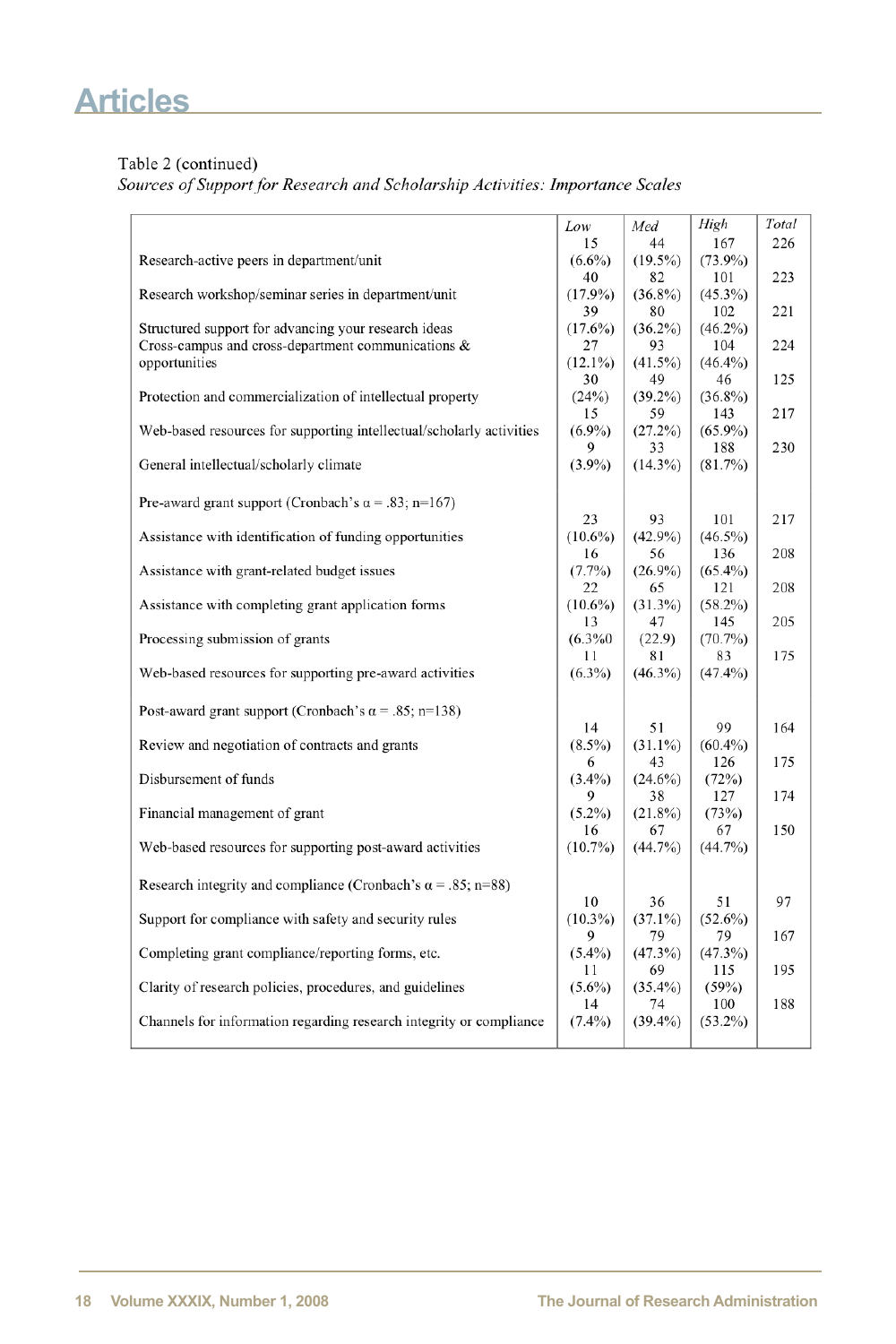Table 3 *Correlations among Importance Scales*

|                                                           |                        | Importance of<br>financial<br>resources | Importance of<br>material<br>resources | Importance of<br>human<br>resources | Importance of<br>intellectual/<br>scholarly resources | Importance of<br>pre-award<br>grant support | Importance of<br>post-award<br>grant support | Importance of<br>research integrity/<br>compliance support |
|-----------------------------------------------------------|------------------------|-----------------------------------------|----------------------------------------|-------------------------------------|-------------------------------------------------------|---------------------------------------------|----------------------------------------------|------------------------------------------------------------|
| Importance of financial<br>resources                      | Pearson<br>Correlation |                                         | $.593$ <sup>(**)</sup> )               | $.527$ <sup>**</sup> )              | $.504$ <sup>**</sup> )                                | $.276$ <sup>**</sup> )                      | $.380(^{**})$                                | $.222$ (**)                                                |
|                                                           | Sig. (2-tailed)        |                                         | .000                                   | .000                                | .000                                                  | .000                                        | .000                                         | .002                                                       |
|                                                           | N                      | 242                                     | 235                                    | 229                                 | 232                                                   | 218                                         | 180                                          | 201                                                        |
| Importance of material<br>resources                       | Pearson<br>Correlation | $.593$ <sup>(**)</sup>                  | $\overline{1}$                         | $.579$ <sup>(**)</sup> )            | $.500$ (**)                                           | $.315(^{**})$                               | $.384$ <sup>(**)</sup> )                     | $.325$ <sup>(**)</sup> )                                   |
|                                                           | Sig. (2-tailed)        | .000                                    |                                        | .000                                | .000                                                  | .000                                        | .000                                         | .000                                                       |
|                                                           | N                      | 235                                     | 237                                    | 228                                 | 232                                                   | 218                                         | 181                                          | 202                                                        |
| Importance of human<br>resources                          | Pearson<br>Correlation | $.527$ <sup>(**)</sup>                  | $.579$ <sup>(**)</sup>                 | 1                                   | $.571$ <sup>(**)</sup>                                | $.516$ <sup>(**)</sup>                      | $.493(^{**})$                                | $.367$ <sup>**</sup> )                                     |
|                                                           | Sig. (2-tailed)        | .000                                    | .000                                   |                                     | .000                                                  | .000                                        | .000                                         | .000                                                       |
|                                                           | N                      | 229                                     | 228                                    | 229                                 | 229                                                   | 215                                         | 178                                          | 199                                                        |
| Importance of<br>intellectual/scholarly<br>resources      | Pearson<br>Correlation | $.504$ <sup>(**)</sup> )                | $.500$ (**)                            | $.571$ <sup>(**)</sup> )            | 1                                                     | $.525$ <sup>(**)</sup>                      | $.505(^{**})$                                | $.453$ <sup>(**)</sup> )                                   |
|                                                           | Sig. (2-tailed)        | .000                                    | .000                                   | .000                                |                                                       | .000                                        | .000                                         | .000                                                       |
|                                                           | N                      | 232                                     | 232                                    | 229                                 | 233                                                   | 219                                         | 181                                          | 202                                                        |
| Importance of pre-award<br>grant support                  | Pearson<br>Correlation | $.276$ <sup>**</sup> )                  | $.315$ <sup>(**)</sup> )               | $.516$ <sup>**</sup> )              | $.525$ <sup>**</sup> )                                |                                             | $.635$ <sup>(**)</sup>                       | $.532$ <sup>(**)</sup> )                                   |
|                                                           | Sig. (2-tailed)        | .000                                    | .000                                   | .000                                | 000                                                   |                                             | 000                                          | .000                                                       |
|                                                           | N                      | 218                                     | 218                                    | 215                                 | 219                                                   | 219                                         | 181                                          | 200                                                        |
| Importance of post-<br>award grant support                | Pearson<br>Correlation | $.380(^{**})$                           | $.384$ <sup>(**)</sup> )               | $.493$ <sup>(**)</sup> )            | $.505$ <sup>(**)</sup>                                | $.635(^{**})$                               | $\overline{1}$                               | $.424$ <sup>**</sup> )                                     |
|                                                           | Sig. (2-tailed)        | .000                                    | .000                                   | .000                                | 000                                                   | .000                                        |                                              | .000                                                       |
|                                                           | N                      | 180                                     | 181                                    | 178                                 | 181                                                   | 181                                         | 181                                          | 171                                                        |
| Importance of research<br>integrity/compliance<br>support | Pearson<br>Correlation | $.222$ <sup>(**)</sup>                  | $.325$ <sup>(**)</sup> )               | $.367$ <sup>(**)</sup> )            | $.453$ <sup>(**)</sup>                                | $.532$ <sup>**</sup> )                      | $.424$ <sup>(**)</sup> )                     | 1                                                          |
|                                                           | Sig. (2-tailed)        | .002                                    | .000                                   | .000                                | .000                                                  | .000                                        | .000                                         |                                                            |
|                                                           | N                      | 201                                     | 202                                    | 199                                 | 202                                                   | 200                                         | 171                                          | 202                                                        |

\*\* Correlation is significant at the 0.01 level (2-tailed).

Hierarchical cluster analysis was employed to identify clusters of relatively homogeneous importance scales. This procedure is aimed at partitioning the data into relatively homogeneous clusters so that scales that are similar are grouped together. The procedure uses an algorithm that starts with each variable (importance scale in our data set) in a separate cluster and combines clusters until only one is left. Depicted in Figure 1 is a dendrogram plotted to facilitate the identification of related clusters. A dendrogram is a visual representation of the steps in a hierarchical clustering solution that shows the clusters being combined and the values of the distance coefficients at each step with connected vertical lines designating similar variables. The dendrogram is interpreted to mean that financial and material resources are most alike, with human resources following closely in similarity. As is logical, pre-grant and post-grant support are clustered together. Intellectual and scholarly resources, and research integrity and compliance support, are two research resource dimensions that tend to stand alone.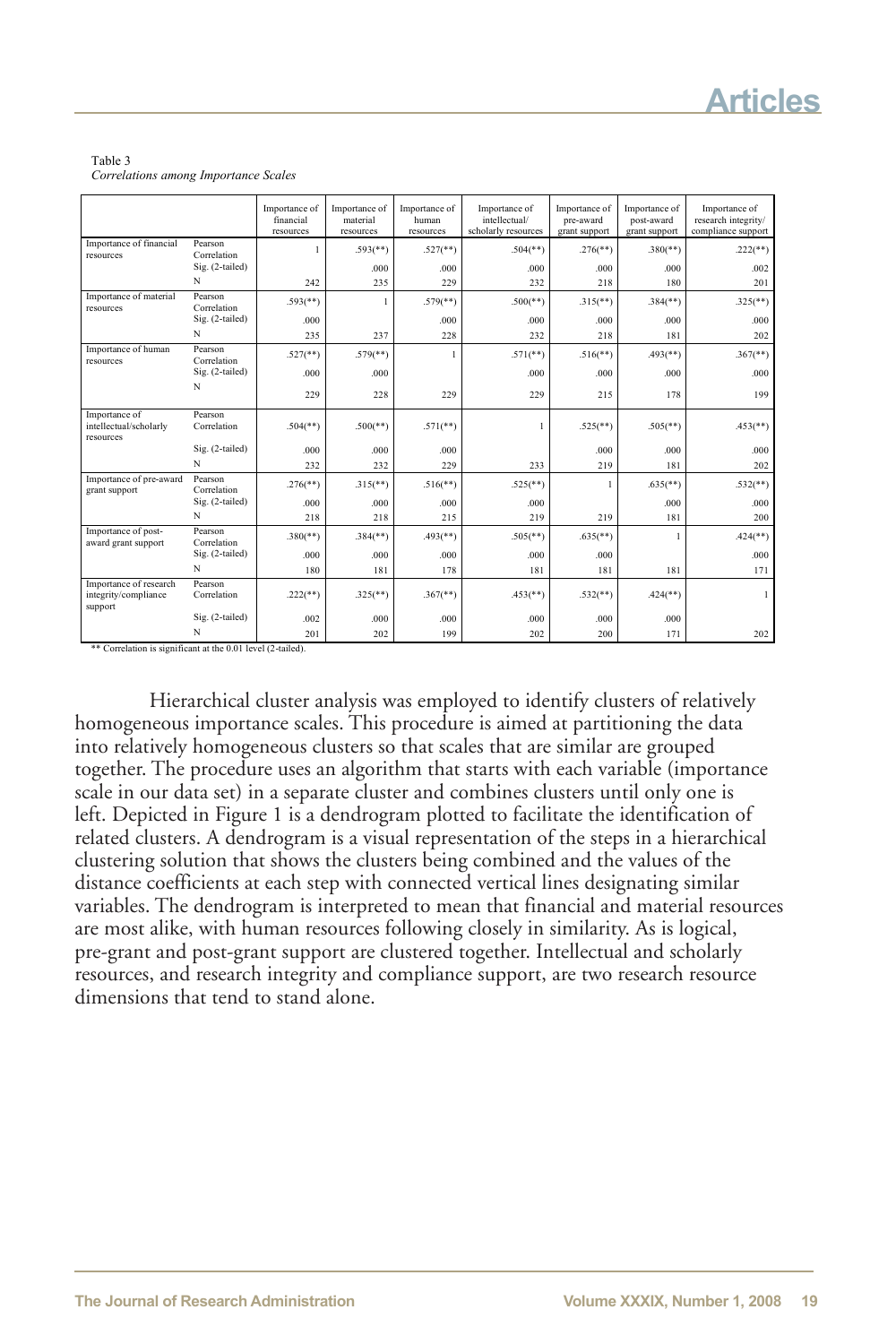#### Figure 1

Dendrogram Showing Linkages across Importance Scales



Fin res = Importance of financial resources Mat res = Importance of material resources Hum\_res = Importance of human resources Intsch  $r =$  Importance of intellectual/scholarly resources Pre\_gran = Importance of pre-award grant support Post gra = Importance of post-award grant support RscIntCo = Importance of research integrity/compliance support

The degree to which the importance scale ratings varied by college group was then investigated. As shown in Table 4, little variation exists in the degree of importance ascribed to each scale as a function of the college group to which the respondent belongs. Since the importance scales were significantly correlated, multivariate analysis of variance (MANOVA) was employed to investigate whether the scales differed between college groups. MANOVA results revealed an insignificant difference in importance scale ratings among college groups (Wilks'  $\lambda$  = 1.26, df=14, p=.232).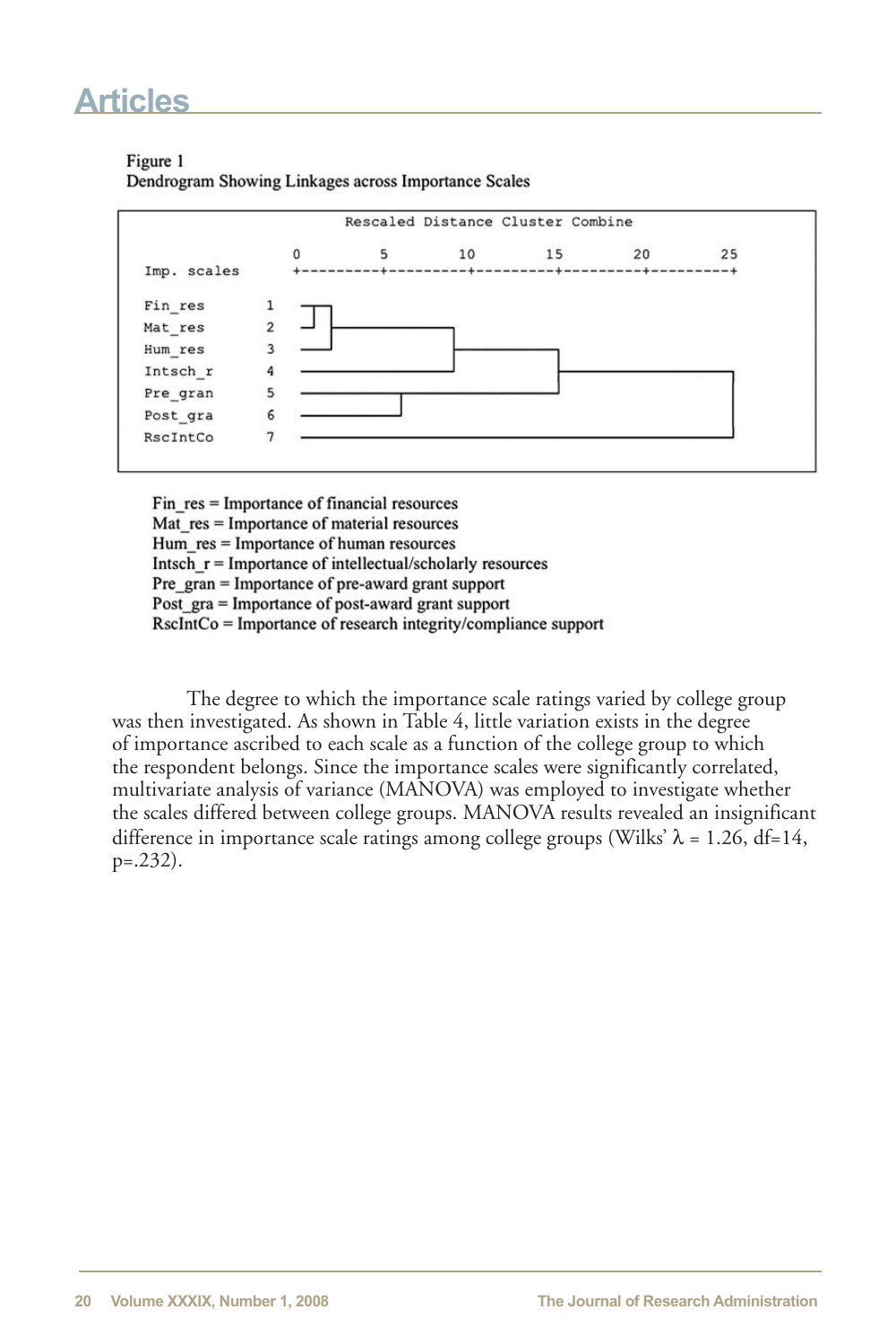### Table 4 *Importance Ratings by College Group*

| Scales <sup>+</sup>                                  | College group                                                       | $Mean^@$ | Std. Dev. | N   |
|------------------------------------------------------|---------------------------------------------------------------------|----------|-----------|-----|
| Importance of financial<br>resources                 | Arts/sciences, Engineering, Marine<br>Sciences                      | 2.54     | .392      | 64  |
|                                                      | Architecture, Business, Education,<br>Visual & Performing Arts      | 2.40     | .489      | 30  |
|                                                      | Medicine, Nursing, Public Health,<br>Mental Health, Health Sciences | 2.42     | .480      | 64  |
|                                                      | Total                                                               | 2.46     | .453      | 158 |
| Importance of material<br>resources                  | Arts/sciences, Engineering, Marine<br>Sciences                      | 2.60     | .404      | 64  |
|                                                      | Architecture, Business, Education,<br>Visual & Performing Arts      | 2.41     | .420      | 30  |
|                                                      | Medicine, Nursing, Public Health,<br>Mental Health, Health Sciences | 2.57     | .464      | 64  |
|                                                      | Total                                                               | 2.55     | .436      | 158 |
| Importance of human<br>resources                     | Arts/sciences, Engineering, Marine<br>Sciences                      | 2.53     | .448      | 64  |
|                                                      | Architecture, Business, Education,<br>Visual & Performing Arts      | 2.41     | .358      | 30  |
|                                                      | Medicine, Nursing, Public Health,<br>Mental Health, Health Sciences | 2.53     | .495      | 64  |
|                                                      | Total                                                               | 2.51     | .452      | 158 |
| Importance of<br>intellectual/scholarly<br>resources | Arts/sciences, Engineering, Marine<br>Sciences                      | 2.36     | .483      | 64  |
|                                                      | Architecture, Business, Education,<br>Visual & Performing Arts      | 2.36     | .446      | 30  |
|                                                      | Medicine, Nursing, Public Health,<br>Mental Health, Health Sciences | 2.43     | .497      | 64  |
|                                                      | Total                                                               | 2.39     | .481      | 158 |
| Importance of pre-award<br>grant support             | Arts/sciences, Engineering, Marine<br>Sciences                      | 2.56     | .457      | 64  |
|                                                      | Architecture, Business, Education,<br>Visual & Performing Arts      | 2.43     | .476      | 30  |
|                                                      | Medicine, Nursing, Public Health,<br>Mental Health, Health Sciences | 2.56     | .465      | 64  |
|                                                      | Total                                                               | 2.53     | .464      | 158 |
| Importance of post-<br>award grant support           | Arts/sciences, Engineering, Marine<br>Sciences                      | 2.67     | .474      | 64  |
|                                                      | Architecture, Business, Education,<br>Visual & Performing Arts      | 2.53     | .505      | 30  |
|                                                      | Medicine, Nursing, Public Health,<br>Mental Health, Health Sciences | 2.55     | .508      | 64  |
|                                                      | Total                                                               | 2.60     | .495      | 158 |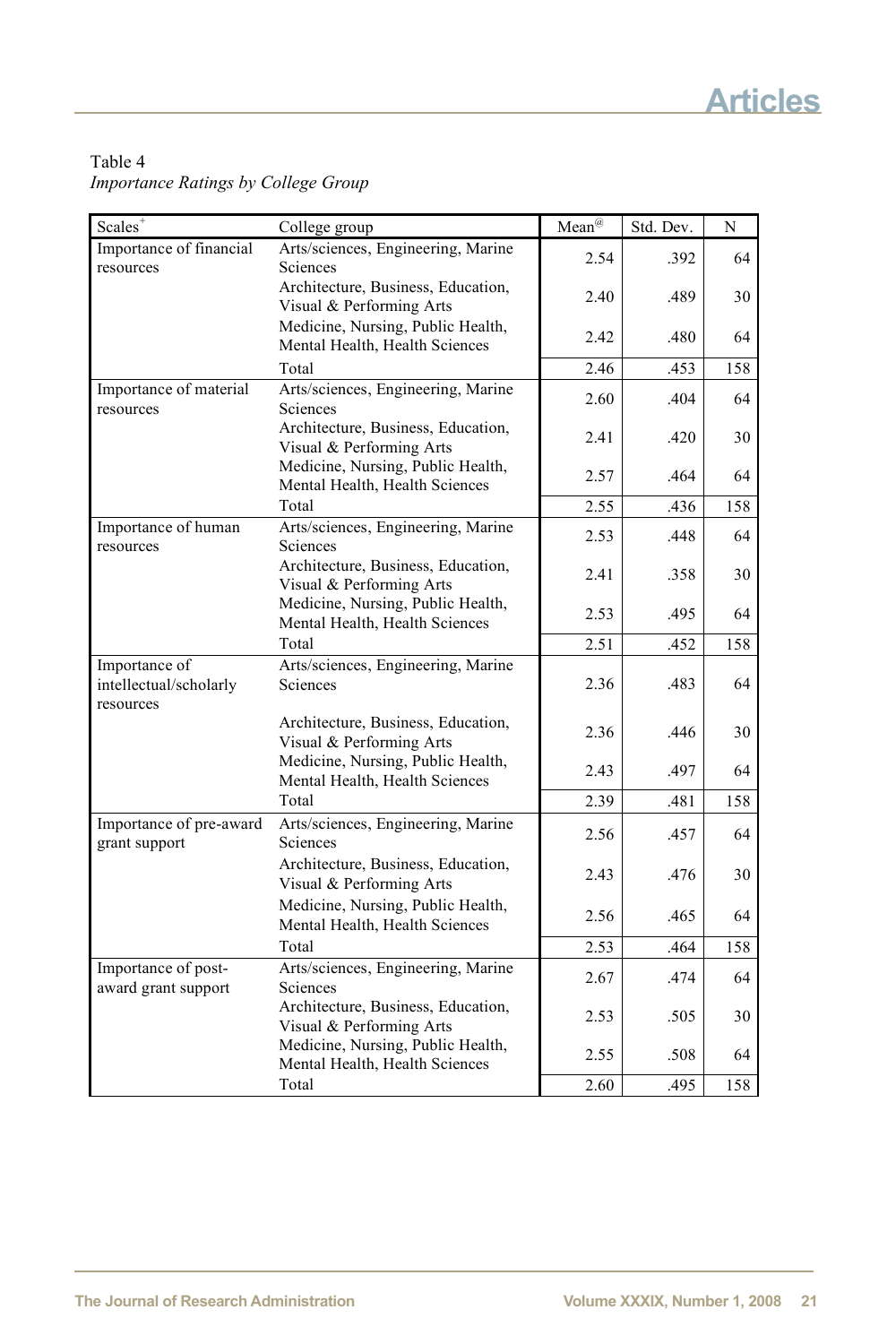#### Table 4 (Continued) *Importance Ratings by College Group*

| $Scales^+$                                                | College group                                                       | $Mean^@$ | Std. Dev. | N   |
|-----------------------------------------------------------|---------------------------------------------------------------------|----------|-----------|-----|
| Importance of research<br>integrity/compliance<br>support | Arts/sciences, Engineering, Marine<br>Sciences                      | 2.40     | .561      | 64  |
|                                                           | Architecture, Business, Education,<br>Visual & Performing Arts      | 2.39     | .652      | 30  |
|                                                           | Medicine, Nursing, Public Health,<br>Mental Health, Health Sciences | 2.50     | .471      | 64  |
|                                                           | Total                                                               | 2.44     | .544      | 158 |

+Refer to Table 2 for the components of each importance scale

 $^{\omega}$ Importance rating scale: 1=low; 2=medium; 3=high

It is reasonable to expect that the ratings of the importance of research support resources might vary as a function of the respondent's faculty rank. Specifically, junior untenured faculty who must produce sufficient high quality research to obtain tenure and promotion might be expected to have different research support needs in contrast to senior full professors who might potentially be less research active. Table 5 specifies how the ratings for each importance scale varied by faculty rank. As shown in Panel A of Table 6, MANOVA results revealed a significant difference in importance scale ratings among faculty ranks (Wilks'  $\lambda$  = 1.898, df=14, p=.026). Panel B of Table 6 reveals that importance of intellectual and scholarly resources, and the importance of research integrity and compliance support, were the two scales for which the importance ratings differed significantly among assistant professors, associate professors, and full professors. The means in Table 5 indicate that both of these scales were rated higher by assistant professors relative to associate and full professors. It is especially revealing that junior faculty (assistant professors) rated the importance of intellectual and scholarly resources significantly higher than senior faculty (associate and full professors). In the early stages of their research career, they apparently feel a greater need for those resources relative to senior faculty who likely have established programs of research.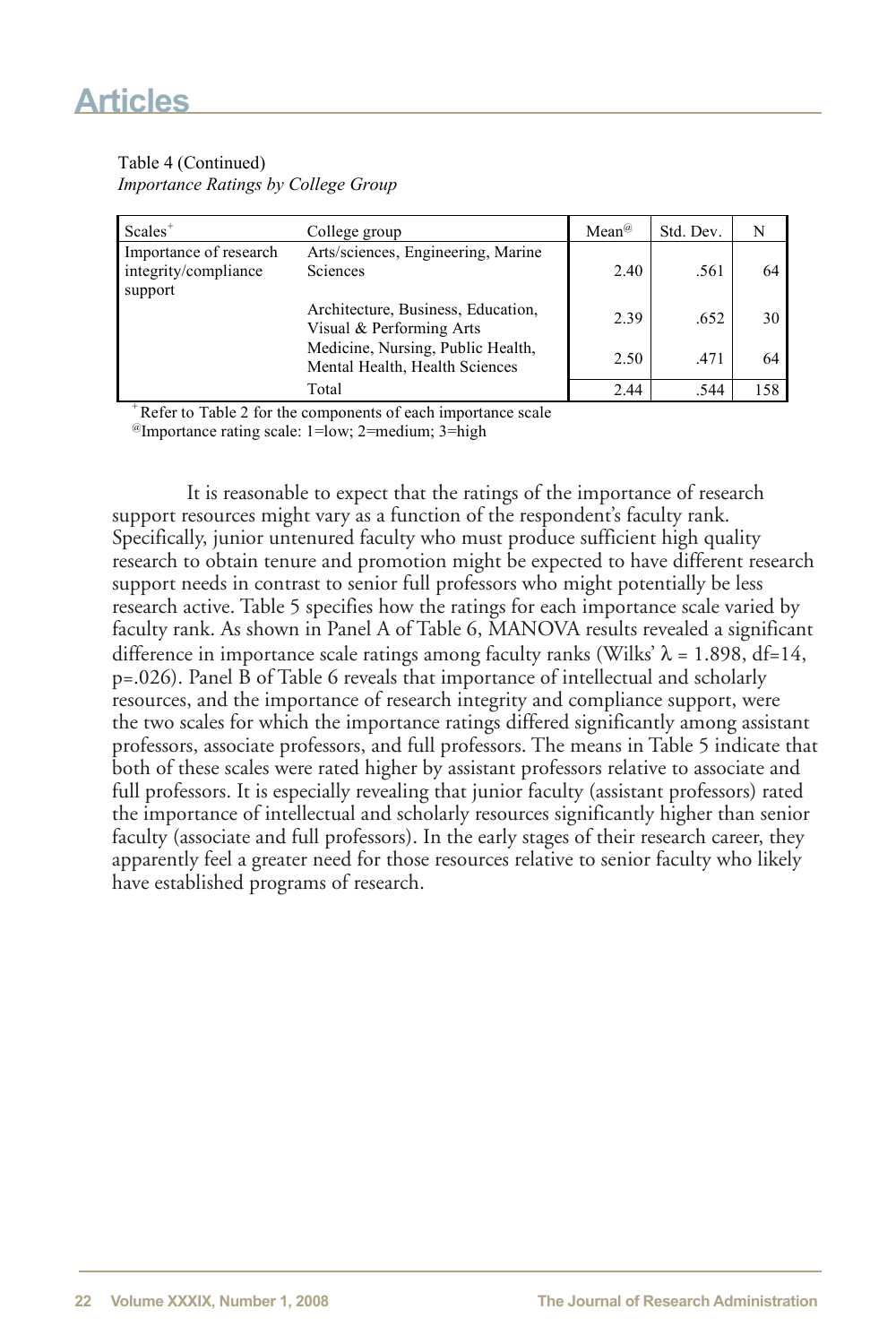### Table 5 *Importance Ratings by Faculty Rank*

| Importance scale                                    | Rank      | Mean | Std. Dev. | N   |
|-----------------------------------------------------|-----------|------|-----------|-----|
| Importance of financial resources                   | Assistant | 2.41 | .464      | 44  |
|                                                     | Associate | 2.55 | .478      | 40  |
|                                                     | Full      | 2.41 | .458      | 65  |
|                                                     | Total     | 2.45 | .466      | 149 |
| Importance of material resources                    | Assistant | 2.53 | .455      | 44  |
|                                                     | Associate | 2.59 | .473      | 40  |
|                                                     | Full      | 2.51 | .429      | 65  |
|                                                     | Total     | 2.54 | .447      | 149 |
| Importance of human resources                       | Assistant | 2.49 | .473      | 44  |
|                                                     | Associate | 2.54 | .489      | 40  |
|                                                     | Full      | 2.46 | .474      | 65  |
|                                                     | Total     | 2.49 | .475      | 149 |
| Importance of intellectual/scholarly resources      | Assistant | 2.50 | .467      | 44  |
|                                                     | Associate | 2.44 | .437      | 40  |
|                                                     | Full      | 2.25 | .495      | 65  |
|                                                     | Total     | 2.38 | .482      | 149 |
| Importance of pre-award grant support               | Assistant | 2.65 | .412      | 44  |
|                                                     | Associate | 2.45 | .557      | 40  |
|                                                     | Full      | 2.51 | .436      | 65  |
|                                                     | Total     | 2.53 | .469      | 149 |
| Importance of post-award grant support              | Assistant | 2.56 | .562      | 44  |
|                                                     | Associate | 2.58 | .481      | 40  |
|                                                     | Full      | 2.59 | .497      | 65  |
|                                                     | Total     | 2.58 | .510      | 149 |
| Importance of research integrity/compliance support | Assistant | 2.57 | .509      | 44  |
|                                                     | Associate | 2.40 | .571      | 40  |
|                                                     | Full      | 2.34 | .531      | 65  |
|                                                     | Total     | 2.43 | .541      | 149 |

## Table 6 *Comparing Importance Ratings by Faculty Rank*

Panel A: Multivariate tests

| Effect       |                    | Value  | F          | Hypothesis df | Error df | Sig. |
|--------------|--------------------|--------|------------|---------------|----------|------|
| Intercept    | Pillai's Trace     | .980   | 971.629(a) |               | 140      | .000 |
|              | Wilks' Lambda      | .020   | 971.629(a) | 7             | 140      | .000 |
|              | Hotelling's Trace  | 48.581 | 971.629(a) | 7             | 140      | .000 |
|              | Roy's Largest Root | 48.581 | 971.629(a) | 7             | 140      | .000 |
| Faculty rank | Pillai's Trace     | .172   | 1.897      | 14            | 282      | .027 |
|              | Wilks' Lambda      | .834   | 1.898(a)   | 14            | 280      | .026 |
|              | Hotelling's Trace  | .191   | 1.899      | 14            | 278      | .026 |
|              | Roy's Largest Root | .136   | 2.740(b)   | 7             | 141      | .011 |

a Exact statistic b The statistic is an upper bound on F that yields a lower bound on the significance level.

Source Dependent Variable

of Squares distribution of the Mean Square F Sig. (1991)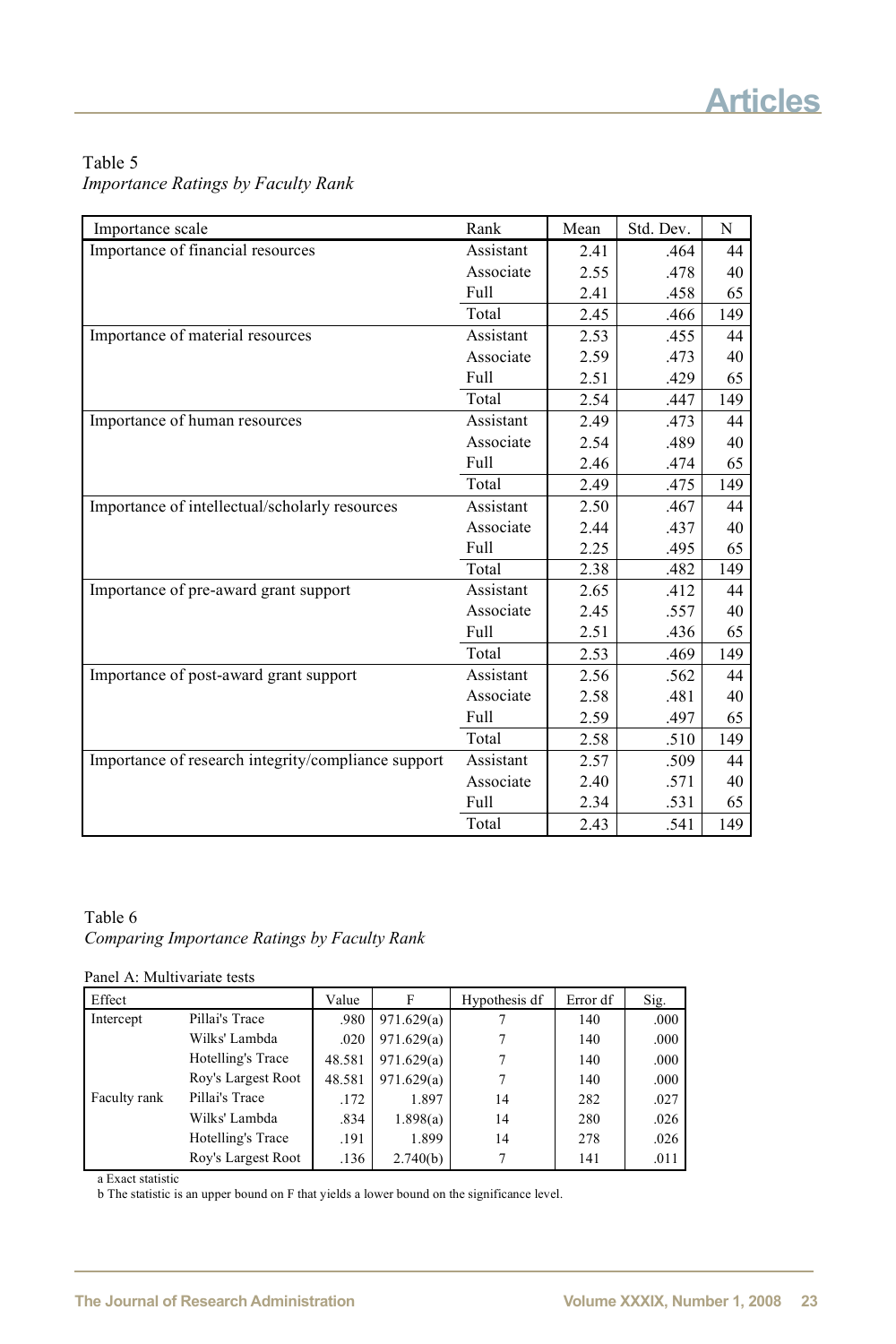| Source       | Dependent Variable                                     | Type III Sum<br>of Squares | df             | Mean Square | F     | Sig. |
|--------------|--------------------------------------------------------|----------------------------|----------------|-------------|-------|------|
| Faculty rank | Importance of financial<br>resources                   | .512(a)                    | $\overline{2}$ | .256        | 1.184 | .309 |
|              | Importance of material<br>resources                    | .163(b)                    | $\overline{2}$ | .082        | .405  | .668 |
|              | Importance of human<br>resources                       | .154(c)                    | $\overline{2}$ | .077        | .338  | .713 |
|              | Importance of<br>intellectual/scholarly<br>resources   | 1.957(d)                   | $\overline{2}$ | .978        | 4.396 | .014 |
|              | Importance of pre-award grant<br>support               | .901(e)                    | $\overline{2}$ | .451        | 2.076 | .129 |
|              | Importance of post-award<br>grant support              | .034(f)                    | $\overline{2}$ | .017        | .065  | .937 |
|              | Importance of research<br>integrity/compliance support | 1.455(g)                   | 2              | .727        | 2.535 | .083 |

Panel B: Tests of between-subjects effects

a R Squared = .016 (Adjusted R Squared = .002)

 $b \ R$  Squared = .006 (Adjusted R Squared = -.008) c R Squared =  $.005$  (Adjusted R Squared =  $-.009$ )

d R Squared = .057 (Adjusted R Squared = .044)

e R Squared = .028 (Adjusted R Squared = .014)

f R Squared = .001 (Adjusted R Squared =  $-013$ )

g R Squared = .034 (Adjusted R Squared = .020)

### *Support for Research*

Turning to the views of respondents regarding the actual level of support received at the University, the results suggest considerable room for improvement. Faculty consistently rated support in the medium to low range, although variations occurred by unit and rank. Key problem areas included research assistants, post-award grant administration, project support, bureaucratic infrastructure, and intellectual climate. Because the purpose of the survey was problem seeking regarding individual support for research, the findings consistently reflect problem-oriented responses.

Going beyond the data to comprehend the inherent messages, we have not only identified concrete issues but also framed them in a larger strategic understanding of the areas of change that university leaders in similar situations might address. The themes identified, both quantitatively and qualitatively, proved consistent across the range of items for specific sections. We now discuss these themes, identifying each major theme in italics. *Time* referred to the adjustment of responsibilities for faculty that would permit more research, as well as support and relief from the burden of corollary tasks. *Funding* underscored additional or reallocated resources for specific needs. *Communication* was situated as collegial, intraand interdepartmental. Parity was emphasized as a need with respect to fair access to resources and rewards. More specifically, infrastructure deficiencies were identified as the most salient issue (169/274 or 62% of faculty respondents); monetary resources, the second (147/274, 54%); and lack of time, the third (142/274, 52%).

Regarding University infrastructure, *bureaucratic systems* were identified as a source of grave concern. They were reported to impede research and inter-unit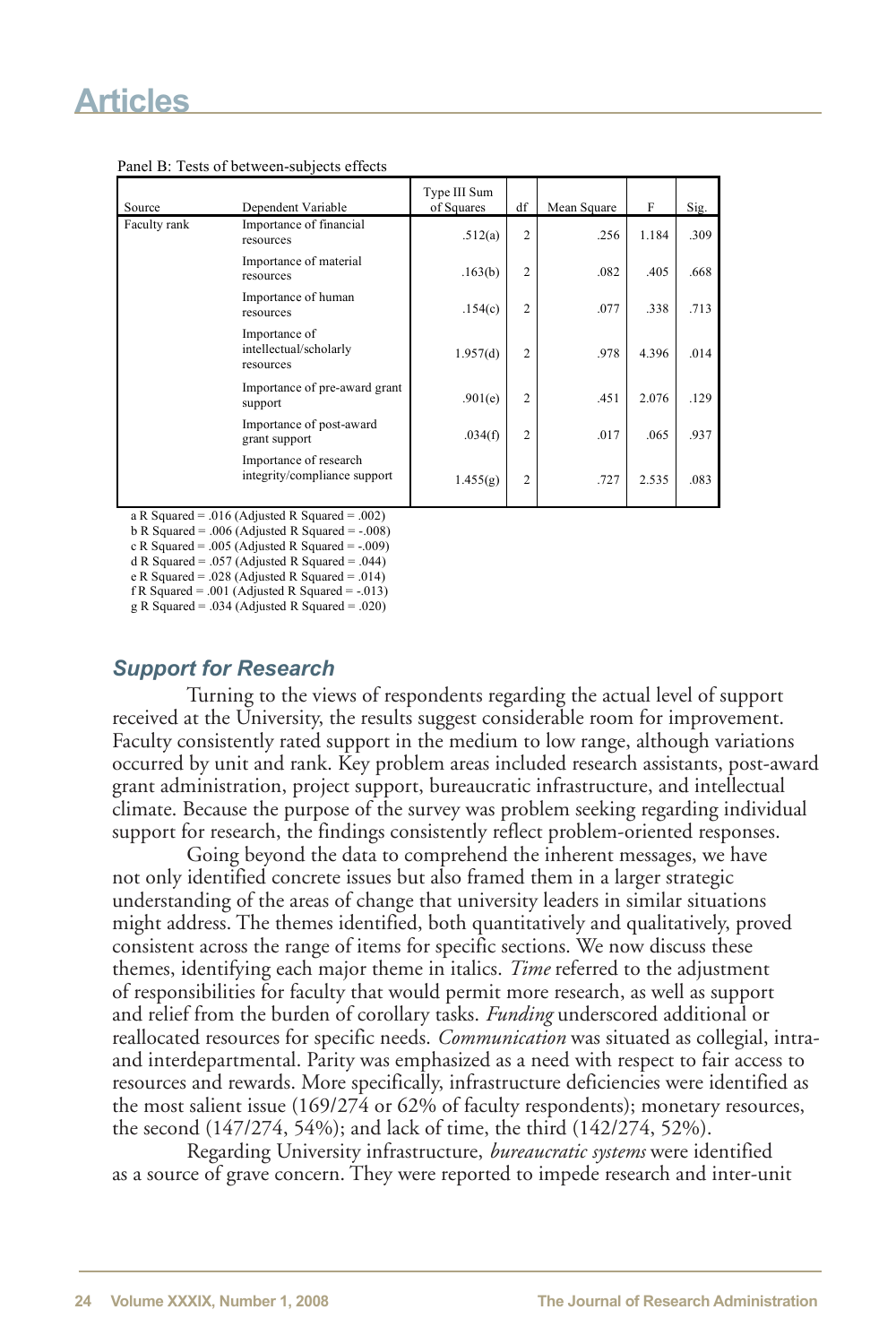collaboration, perpetuate inefficient and error-prone financial systems, and produce ancillary research functions often experienced as rigid, complicated, or suboptimal (e.g., IRB, patents/licensing). The faculty logged many complaints concerning the bureaucratic "red tape" involved in processing research-related forms and in attempting to secure help with the grant process. Post-award policies also received attention. Obtaining approved grant funding, a process described as "very difficult," occurred in a research setting characterized by mechanisms that often proved slow, outmoded, and ineffective. In addition to infrastructure deficiency, *policies and procedures* were described as cumbersome and redundant, time consuming, fragmented, and unfriendly to users. Simplification and streamlining were requested. An outlier perceived the infrastructure and grant support to be "an adequate financial structure that aids instead of hinders research."

Three principal areas of personnel and general support were noted. First, *personnel support* resulted in a call for more clerical support across the University. Participants argued that a high level of bureaucracy in the absence of support personnel diverted effort and reduced faculty research potential. Second, *graduate/ research assistantship support*, described as an intellectual labor force that assists with research/scholarship tasks, was seen as lacking, given that doctoral students, research assistants, and graduate assistants were underpaid and often inadequately prepared for working in a research environment. It was believed that the University desperately needed greater recruiting of these individuals and doctoral students in general. Third, *general support*, portrayed as unevenly or unfairly distributed assistance, was associated with impoverished incentives and rewards for research, and with little feeling of general or targeted support from the institution. A notable area in which support was lacking centered on scheduling of teaching responsibilities, with indications from some faculty that their heavy teaching load prohibited them from doing much research. Too many different curricula and the necessity of teaching during summers interfered with the goals of a rapidly growing research institution.

Collaboration and training targeted collegial/intellectual collaboration and support. Faculty described *collaboration* across the University as generally at a low level, and culture and structure as unsupportive of team efforts. The culture of the institution was not seen as conducive to faculty participation in research-oriented collaboration, mentoring, or even conversation. Some faculty acknowledged that while research skills were not their forte, they nonetheless desired to learn these but needed the support of mentors. Mentors who helped budding scholars with their research were seen as rare, and department chairs were considered infrequently supportive of faculty's research in their unit. One can infer that the faculty we surveyed desired collaboration and participation in knowledge communities that actively supported research efforts. Research training in support of methodological analyses was identified as a definite need, particularly in areas such as grant preparation and submission, and in all areas involving funded research.

Material resources were comprised of three areas, with these primary results: (a) space was associated with limitations in research space and laboratory and other general facilities, resulting in restrictions on research productivity; (b) technology/ equipment was commonly viewed as lacking, outdated, or broken; and (c) library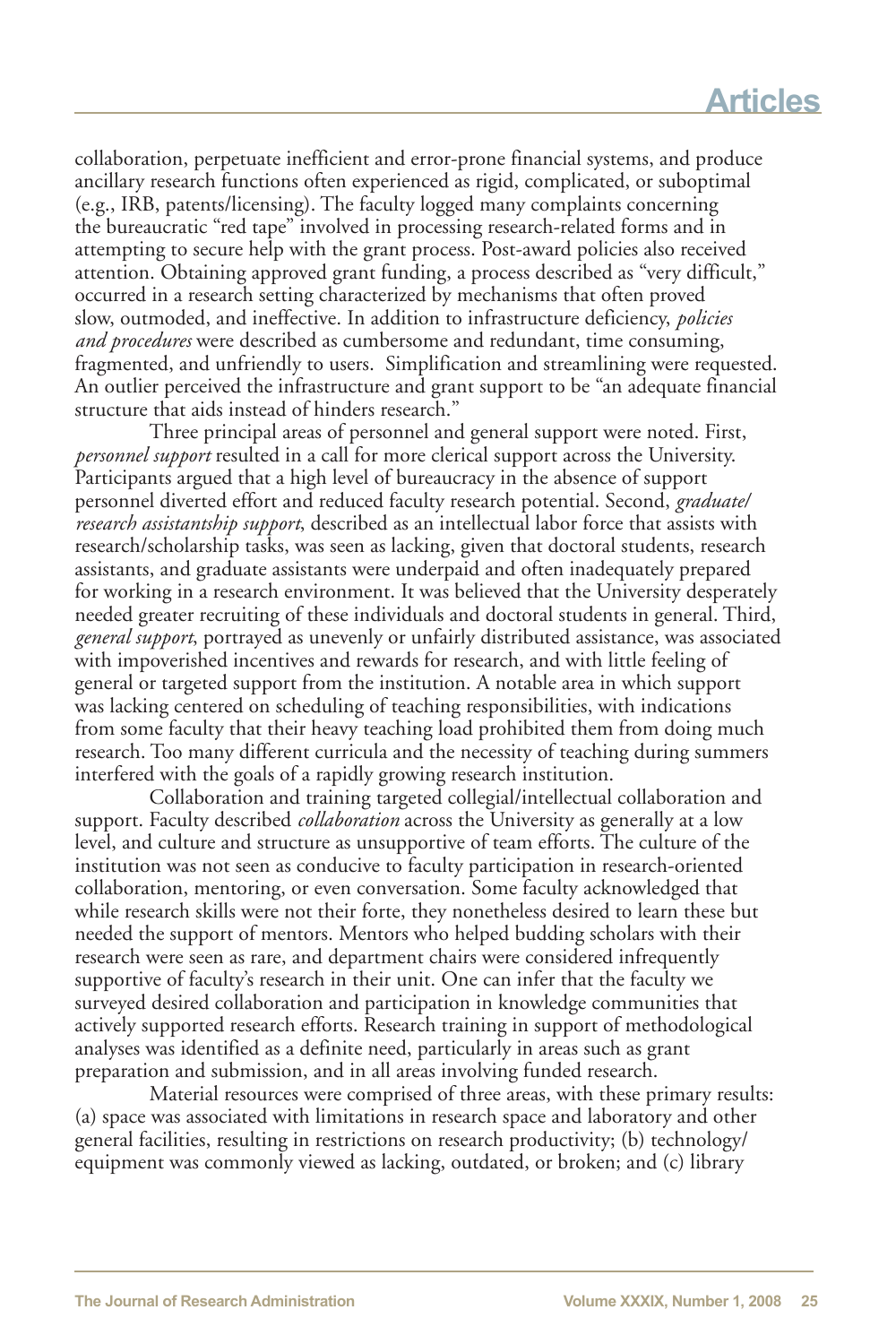holdings were seen as deficient, with specific needs for more up-to-date materials, expanded subscriptions, and improved access to electronic databases.

Generally, the University's research support infrastructure was characterized as outmoded and unresponsive to the needs of today's researchers. The support structures and communications that enabled faculty to perform to their fullest capacity as researchers simply did not exist to the extent desired. Another perceived barrier to research was *monetary resources*, referred to as non-existent (and/or a paucity of) start-up funds for research or a dearth of grant opportunities, sometimes known as "seed" monies. Grant-funded faculty described continuous funding as limited, along with funds for equipment, clerical staff, statistical aids, and database/ library materials.

The survey was used to solicit a representative response to a lengthy instrument. This implies that the faculty viewed their own research capacity and effectiveness as important and that they had vital messages to send. Based on the quantitative data collected and analyzed, the mean support ratings were in the medium to low range, which suggests that significant room for improvement exists in all research support areas. General university-wide themes underlie variations in specific areas across units, ranks, and other groups.

The following were all critical areas identified via faculty ratings: increasing the availability of research assistants; strengthening post-award administration; providing sufficient material resources for laboratory space and equipment for initiating and maintaining specific research capacities; making resources more available and facilitating scholarship, especially for newer or more inexperienced faculty; expanding space and equipment in the sciences; and providing clerical support for optimizing investment of faculty effort.

# *Self-rating of Scholarly Output*

Respondents were asked to rate their own research and scholarly output over the last 3 years relative to standards/norms (a) they held for themselves, (b) within their department/unit at the University, and (c) at peer "Research I" institutions. The ratings were made on a scale of low, medium, and high. The self-ratings are shown in Table 7, organized by faculty rank. Panel A shows the ratings relative to standards the respondents held for themselves, panel B indicates those relative to department standards, and panel C specifies the ratings relative to standards at peer research institutions. For all three rating categories, Chi-square analyses revealed a significant difference among faculty ranks in their self-ratings on the low to high scale. Senior faculty (associate and full professors) tended to rate themselves much higher relative to junior faculty (assistant professors). Based on this finding, we speculate that the more senior faculty have significant research accomplishments, certainly enough to warrant tenure, whereas the junior faculty likely have accomplished less and consequently rated themselves lower.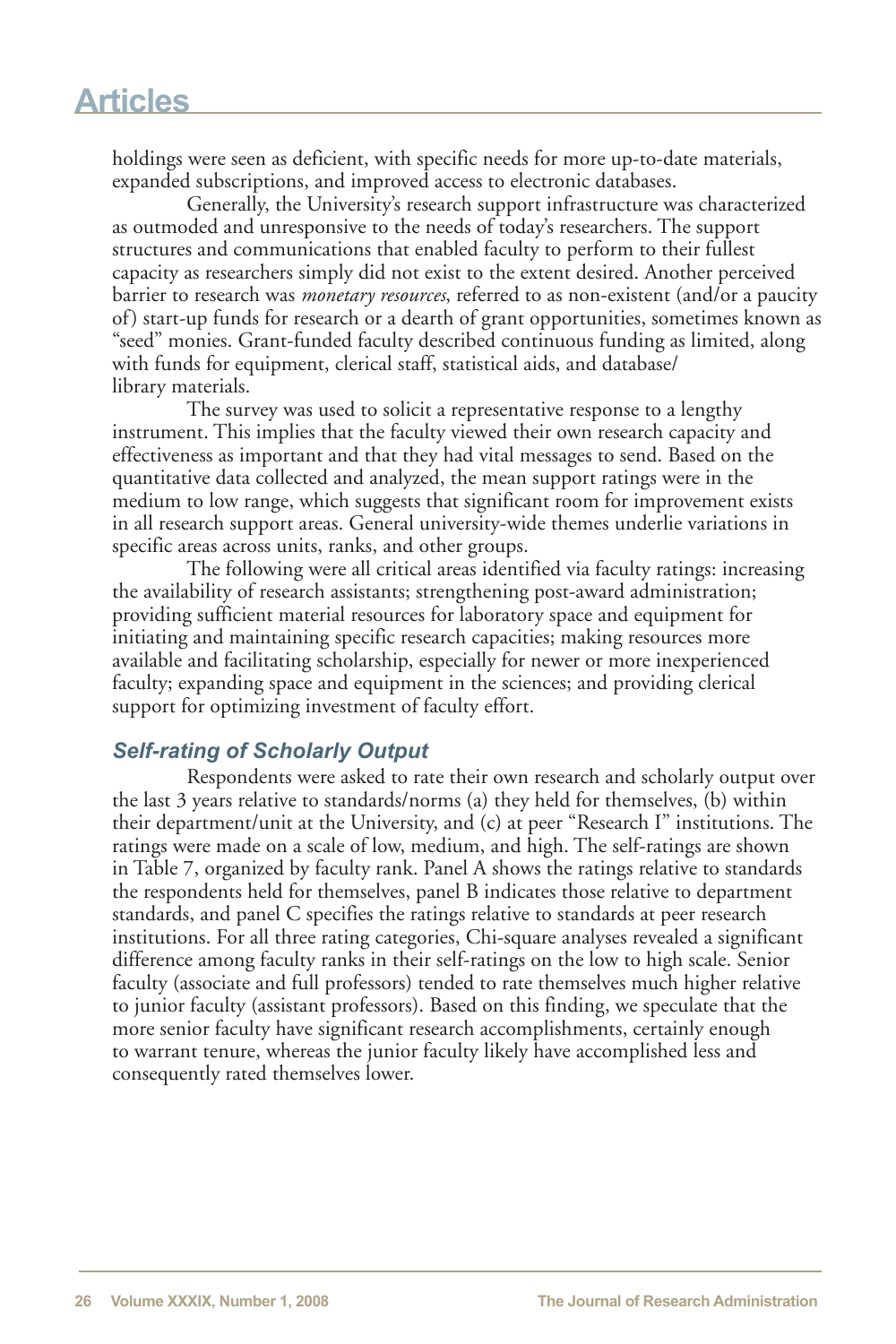# Table 7 Rating of Research/Scholarly Output, by Faculty Rank

| Faculty rank                                              |                  |        |      |       |
|-----------------------------------------------------------|------------------|--------|------|-------|
|                                                           | Low              | Medium | High | Total |
| Assistant professor                                       | 20               | 42     | 25   | 87    |
| Associate professor                                       | 11               | 41     | 25   | 77    |
| Full professor                                            | 10               | 26     | 49   | 85    |
| Total<br>$\sim$ $\sim$ $\sim$ $\sim$ $\sim$ $\sim$ $\sim$ | $\left 4\right $ | 109    | 99   | 249   |

#### Panel A: Ratings relative to self standards

 $\chi^2$  = 19.50, df=4, p<.01

#### Panel B: Ratings relative to department standards

| Faculty rank        |     |        |      |       |
|---------------------|-----|--------|------|-------|
|                     | Low | Medium | High | Total |
| Assistant professor | 14  | 29     | 42   | 85    |
| Associate professor | 4   | 29     | 44   | 77    |
| Full professor      | 6   | 18     | 61   | 85    |
| Total               | 24  | 76     | 147  | 247   |

 $\chi^2$  = 13.94, df=4, p<.01

Panel C: Ratings relative to peer institution standards

| Faculty rank        | Low | Medium | High | Total |
|---------------------|-----|--------|------|-------|
| Assistant professor | 25  | 38     | 22   | 85    |
| Associate professor | 18  | 37     | 22   | 77    |
| Full professor      | 15  | 24     | 45   | 84    |
| Total               | 58  | 99     | 89   | 246   |

 $\chi^2$  = 17.57, df=4, p<.01

# *Recent Scholarly Activity*

As an indication of their research proclivity, respondents were prompted to indicate which of several research and scholarly activities they had undertaken in the last three years. They were asked whether they had applied for and obtained external as well as internal grants for research, published in refereed and non-refereed academic journals and published other types of documents (e.g., research reports, chapters in scholarly books), and made presentations at professional conferences or elsewhere. Engagement in each of these activities was analyzed by faculty rank. The results for a selected subset of activities are shown in Table 8, panel A through E. Chi-square analyses employed to test for independence in the proportion of activities by faculty rank reveal a consistent pattern-senior faculty respondents, especially full professors, were significantly more likely to have engaged in the aforementioned activities.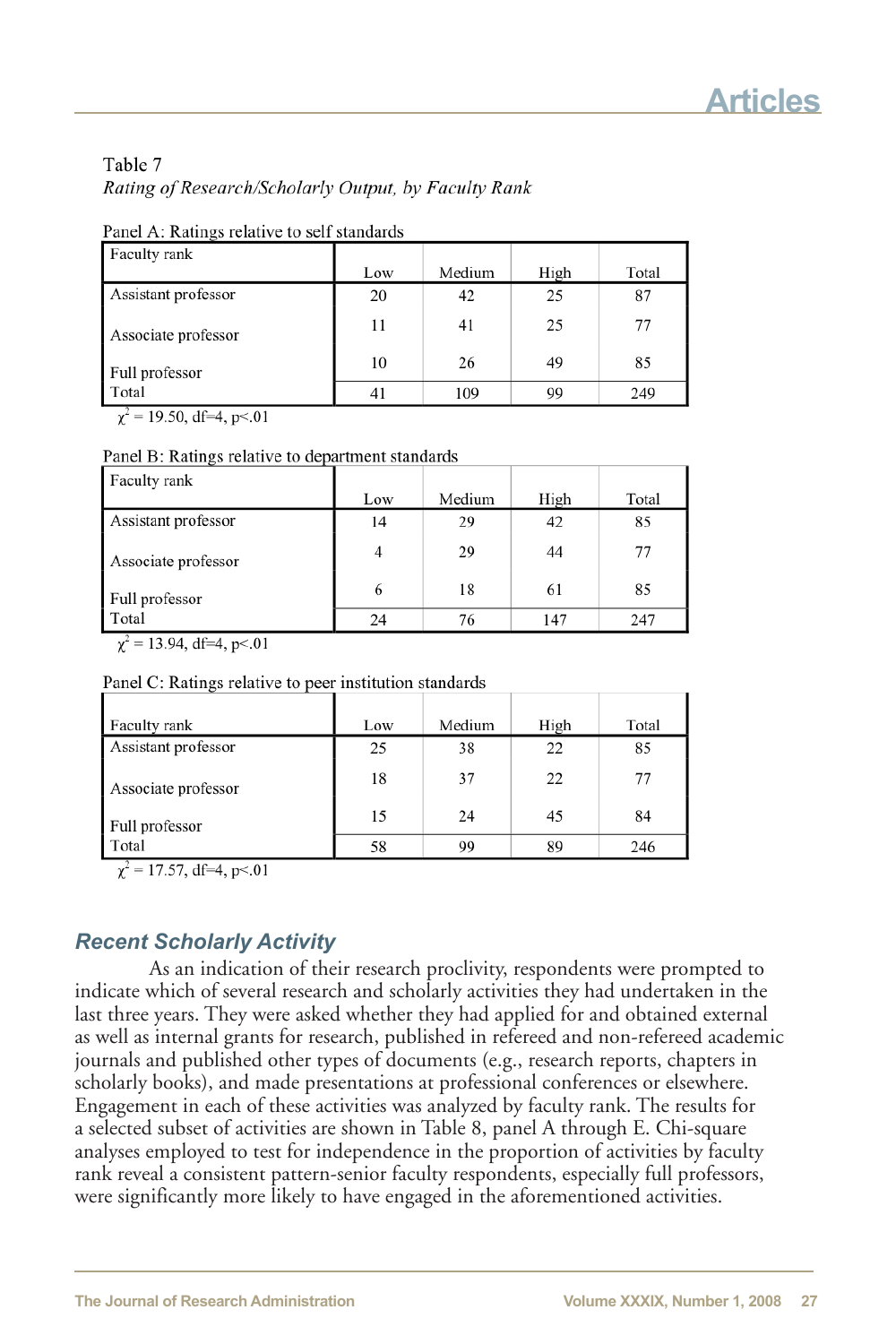### Table 8

#### Recent Scholarly Activity, by Faculty Rank

#### Panel A: Applied for external grants for research

| Faculty rank        | Not done | Done | Total |
|---------------------|----------|------|-------|
| Assistant professor | 28       | 58   | 86    |
| Associate professor | 22       | 55   |       |
| Full professor      |          | 77   | 85    |
| Total               | 58       | 190  | 248   |

 $\chi^2$  = 14.46, df=2, p<.01

#### Panel B: Obtained external grants for research

| Faculty rank        | Not done | Done | Total |
|---------------------|----------|------|-------|
| Assistant professor | 54       | 32   | 86    |
| Associate professor | 33       | 44   | 77    |
| Full professor      | 21       | 64   | 85    |
| Total               | 108      | 140  | 248   |

 $\chi^2$  = 25.24, df=2, p<.01

#### Panel C: Publication in refereed academic journals

| Faculty rank        | Not done | Done | Total |
|---------------------|----------|------|-------|
| Assistant professor | 14       | 72   | 86    |
| Associate professor | 3        | 74   | 77    |
| Full professor      |          | 81   | 85    |
| Total<br>--         |          | 227  | 248   |

 $\chi^2$  =10.40, df=2, p<.01

#### Panel D: Publication of research monographs/reports

| Faculty rank        | Not done | Done | Total |
|---------------------|----------|------|-------|
| Assistant professor | 69       |      | 86    |
| Associate professor | 54       | 23   | 77    |
| Full professor      | 33       | 52   | 85    |
| Total               | 156      |      | 248   |

 $\chi^2$  =33.91, df=2, p<.01

#### Panel E: Publication of scholarly books/chapters

| Faculty rank        | Not done | Done | Total |
|---------------------|----------|------|-------|
| Assistant professor | 55       | 31   | 86    |
| Associate professor | 33       | 44   | 77    |
| Full professor      | 17       | 68   | 85    |
| Total               | 105      | 143  | 248   |

 $\chi^2$  =33.84, df=2, p<.01

# *Preferences for Research Incentives*

Respondents were asked to indicate their level of agreement on a five-point Likert scale pertaining to each of eight methods of providing incentives to faculty for enhancing research productivity at the University. The methods can be grouped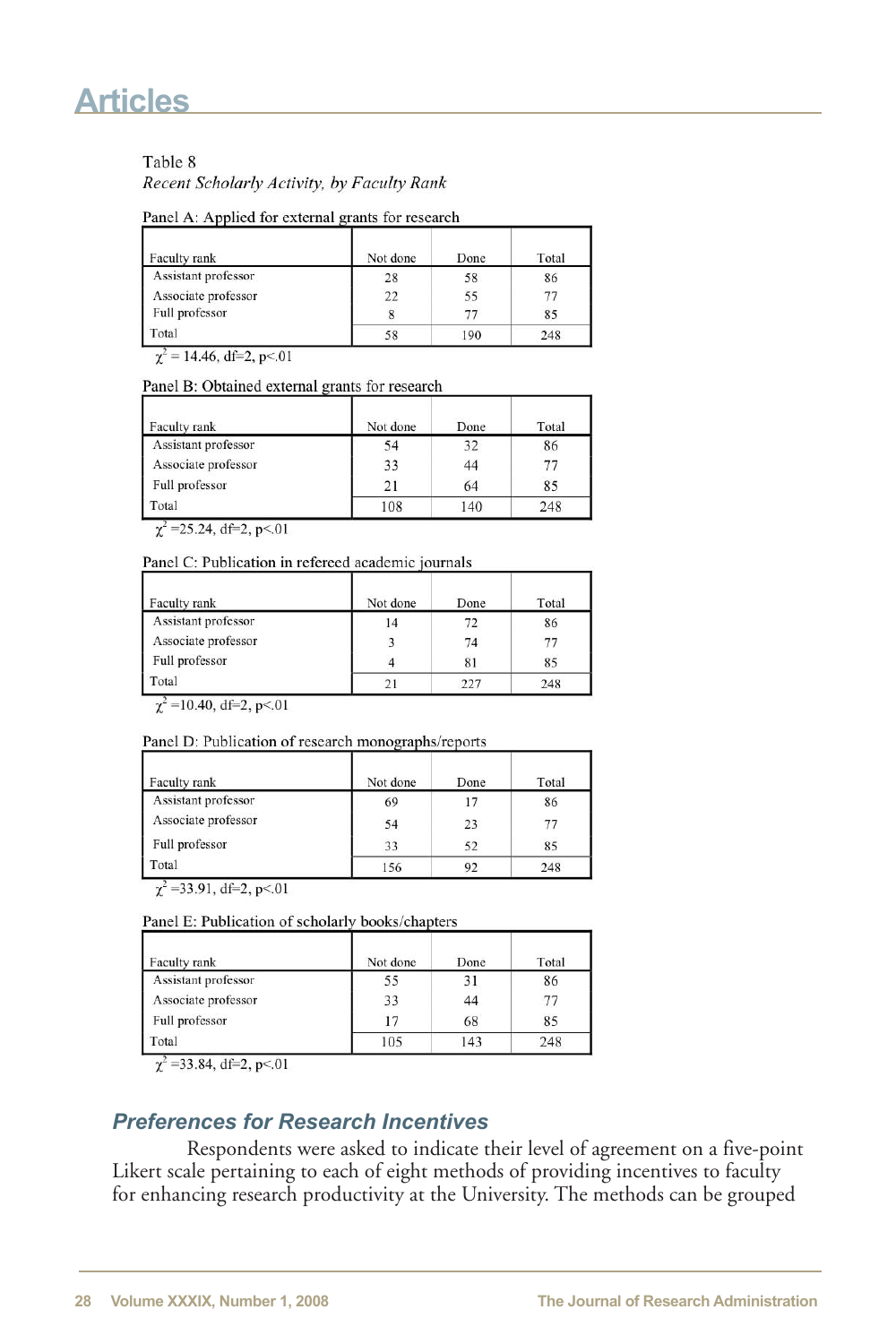into two broad categories: (1) recognition for outstanding research productivity through research awards, and (2) financial incentives for grant activity or exceptional research accomplishments. Financial incentives included items such as a stipend or bonus for obtaining an external grant, generating salary savings for the institution (by putting a portion of the researcher's salary on the external grant), and attaining exceptional scholarly accomplishments (e.g., publishing in a premier journal). Results are displayed in Table 9. Close to half of the respondents (46%) favored recognition through awards and all types of financial incentives. Almost one-third (28%) expressed a preference for recognition through awards and financial incentives for exceptional scholarly activity but not specifically for obtaining grants. Approximately a quarter of the respondents (26%) favored financial incentives only.

#### Table 9

| Preferences for Research Incentives |  |  |
|-------------------------------------|--|--|
|                                     |  |  |

| Preference Group                                  |     | $\%$ |
|---------------------------------------------------|-----|------|
| Favor recognition and all incentives: financial   | 121 | 46%  |
| (salary, bonus, research expenses)                |     |      |
| Favor recognition as well as financial incentives | 74  | 2.8% |
| for scholarly achievement, not grants             |     |      |
| Favor financial incentives only                   |     | 26%  |

# **Conclusions and Implications**

Faculty members at a major research-extensive university in the U.S. were surveyed to elicit their perceptions of the importance of various factors for supporting their research and scholarship activities. The survey grouped support factors into these categories: financial resources, material resources, human resources, intellectual/ scholarly resources, administrative/academic support, pre- and post-award grant support, and support for research integrity and compliance issues. Results revealed that financial and material resources were deemed critical for supporting faculty's research efforts. Availability of sufficient laboratory space and equipment was deemed extremely important by faculty in engineering and the hard sciences. Intellectual and scholarly resources, such as the availability of research mentors and research-active peers, were considered significantly more important by junior faculty than senior faculty.

Although not reported herein quantitatively, the instrument also elicited faculty respondents' perceptions regarding the level of support for research received. A somewhat bleak picture was painted. While university administrators chant the mantra of interdisciplinary research, many of the faculty we surveyed felt cut off from other professors. In response to open-ended questions, some faculty members indicated that the lack of communication and collaboration interfered with the interdisciplinary goals of research. Lessons learned from the current undertaking also suggest that university infrastructure and organizational culture function as two complementary change structures. Infrastructure can work better with a "can-do" attitude and systems that do not impede faculty. Culture change can occur not only in support structures but also in faculty cultures. Reward systems can help to some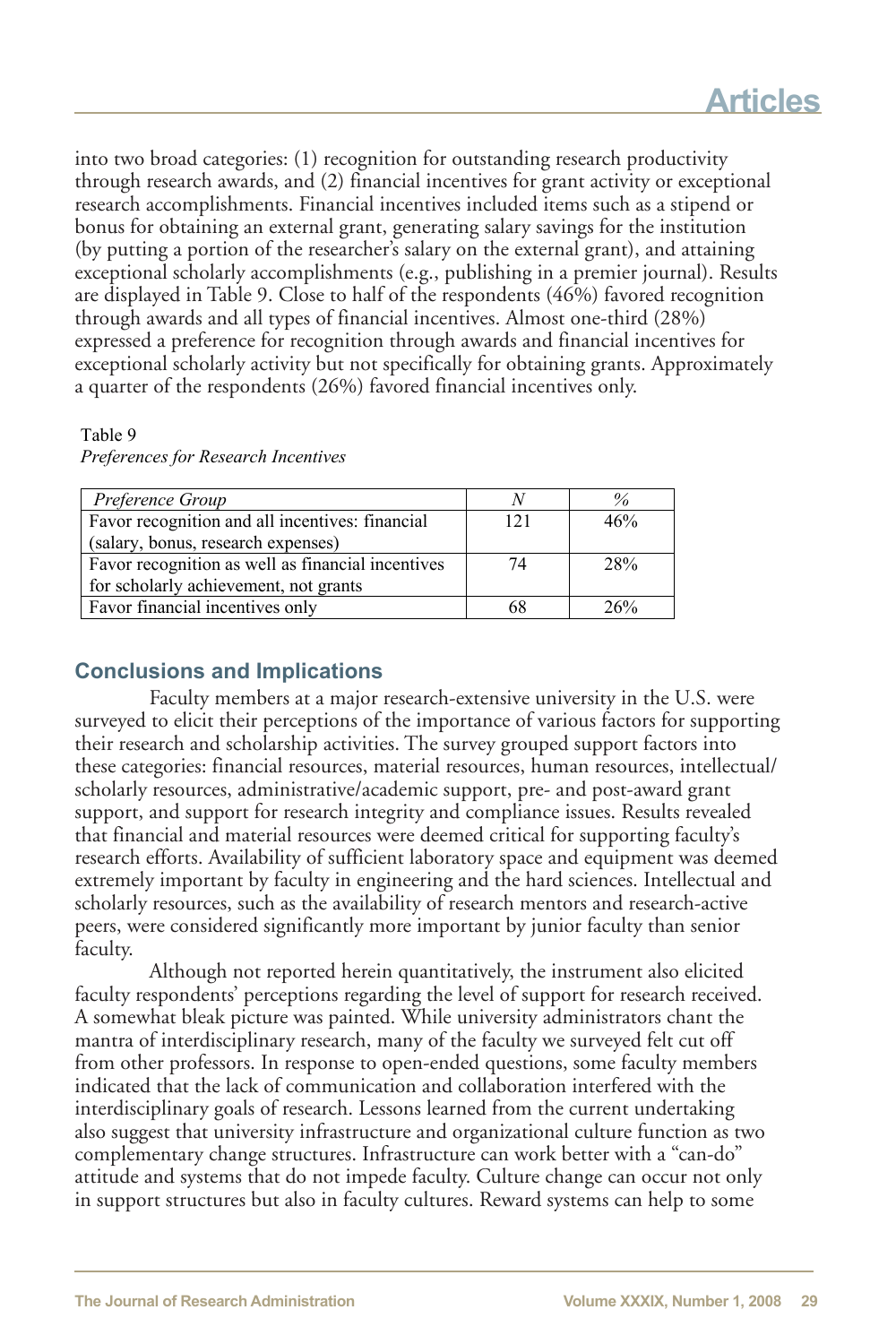extent, but it seems even more important that faculty learn to work together and that they are enabled to do so.

We recognize that this study has certain limitations. Despite multiple requests of faculty to complete the survey, we were successful in obtaining only about a 21% response rate. While low, the response rate was deemed sufficient to allow meaningful conclusions to be drawn. It is unknown whether the views of nonrespondents differ systematically. By design, the survey had a "problem orientation." Because faculty members were not explicitly asked to identify positive features or solutions to their problems, few volunteered such information. Finally, the principal investigators did not seek to identify the specific sources of support but simply asked respondents to indicate the level being received, regardless of the source.

Our faculty survey can be used by other higher education leaders also interested in identifying deficiencies in the level of support for research and scholarly activities that may need remedying. Conversations across the faculty-administrator divide are what Wheatley (2002) recommends as a crucial starting place for organizational change. To the extent that obstacles to research are mitigated or overcome at research institutions globally, humankind's pursuit of knowledge can proceed relatively unimpeded.

# **References**

- Clarke, M. (2004). Weighing things up: A closer look at "U.S. News & World Report's" ranking formulas. *College and University, 79*(3), 3-9.
- Decker, R. S., Wimsatt, L., Trice, A. G., & Konstan, J. A. (2007). A profile of federal-grant administrative burden among federal demonstration partnership faculty. Retrieved September 24, 2007, from http://www.thefdp.org/Faculty%20 burden%20survey%20report%20-%20complete.pdf .
- Dundar, H., & Lewis, D. R. (1998). Determinants of research productivity in higher education. *Research in Higher Education, 39*(6), 609-631.
- Laughlin, P., & Sigerstad, A. M. H. (1990). The research administrator's role in creating a supportive environment for interdisciplinary research. *Research Management Review, 4*(1), 1-8. Retrieved May 6, 2007, from http://www.ncura. edu/data/rmrd/pdf/v4n1.pdf
- Ng, Y. C., & Li, S. K. (2000). Measuring the research performance of Chinese higher education institutions: An application of data envelopment analysis. *Education Economics, 8*(2), 139-156.

Nunnally, J. C. (1978). *Psychometric theory*. New York: McGraw-Hill.

Rice, P. M. (2000, April). The role of research/scholarly/creative activity at SIUC (Southern Illinois University at Carbondale) (pp. 1-61). Retrieved May 8, 2007, from http://www.siu.edu/orda/reports/siuc\_research.pdf